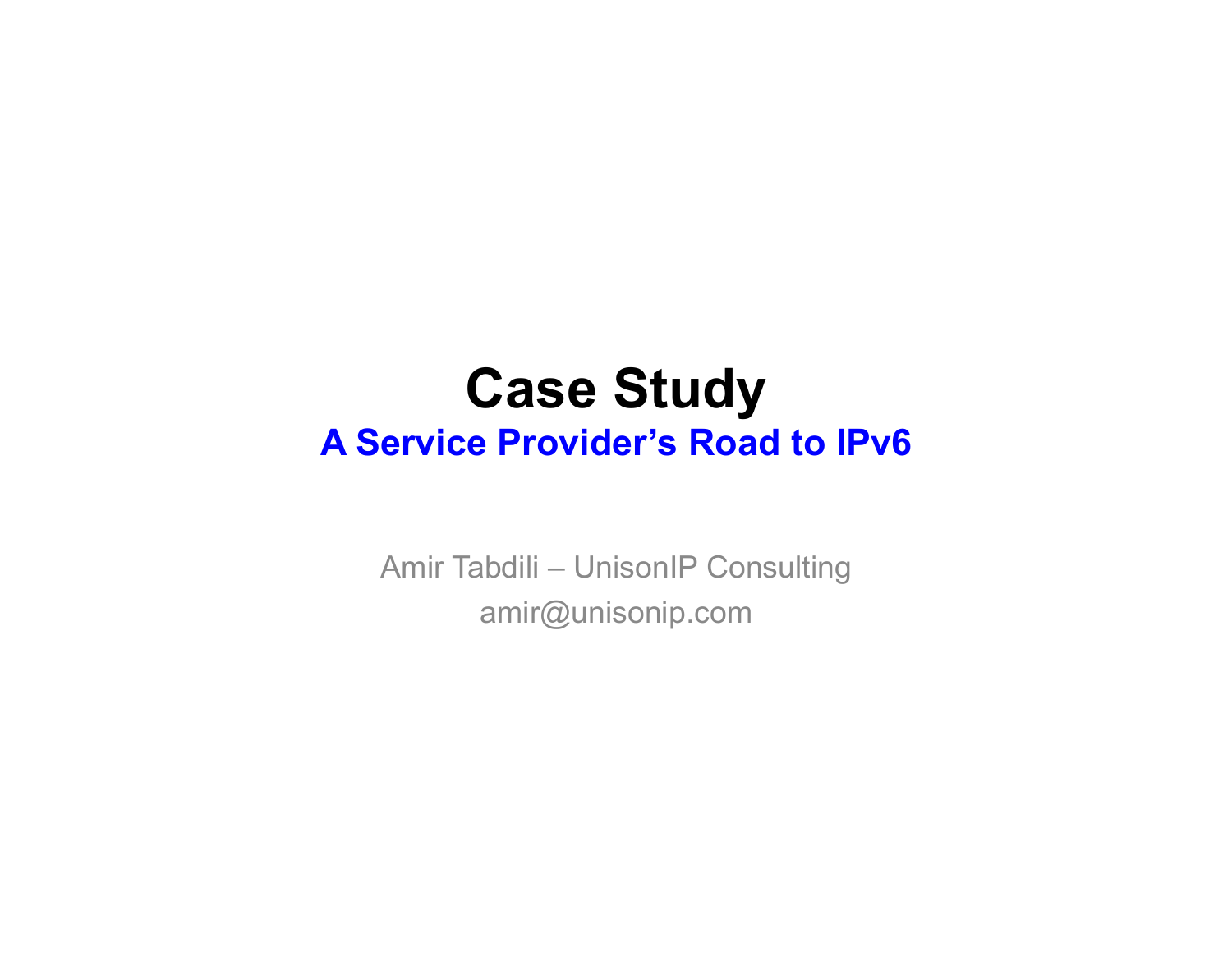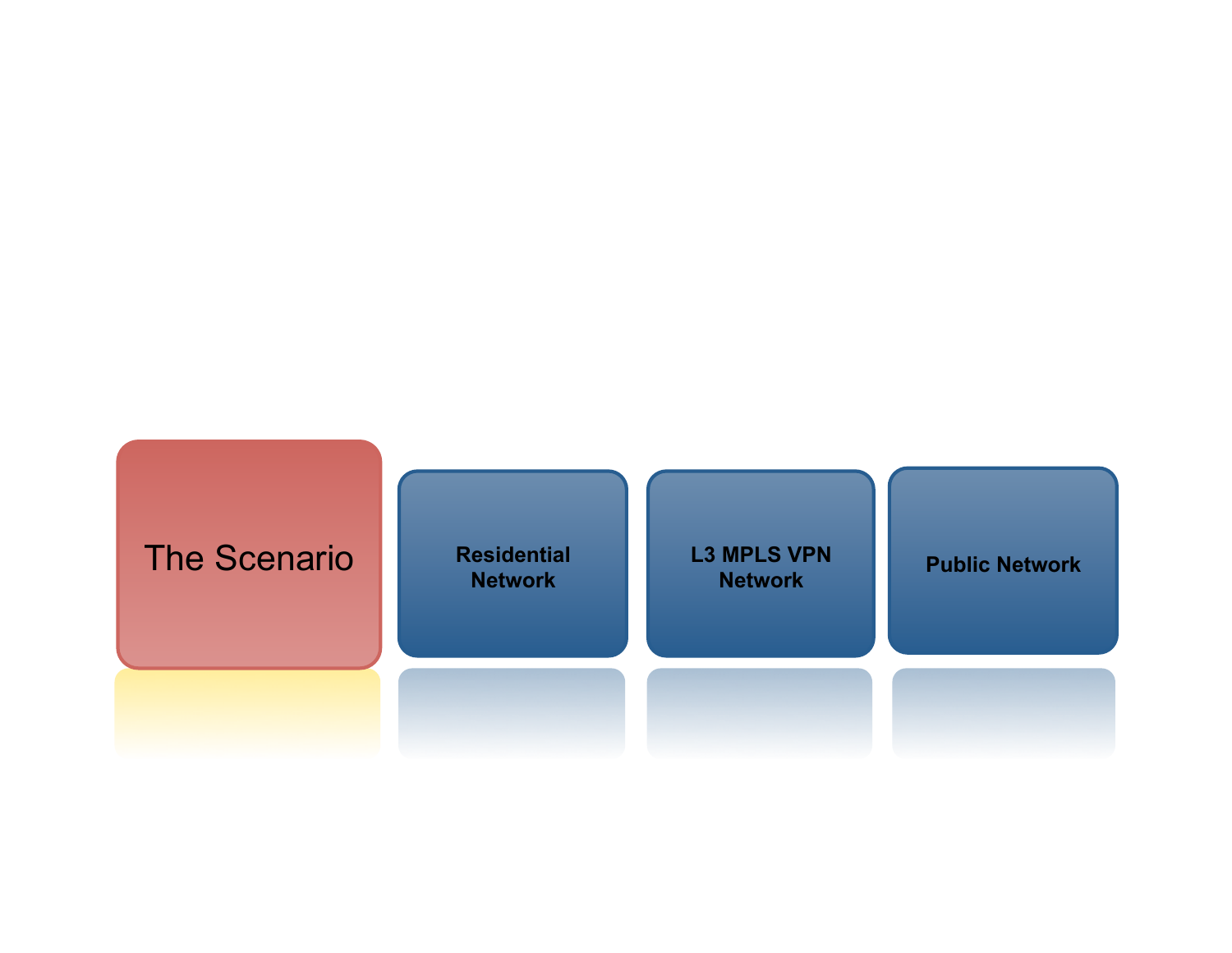## The Scenario

What are we presenting, and why?

**A large European service provider asked us to provide design for IPv6 rollout for various networks it operates** 

- **Residential (BRAS) network (LAC and LNS)**
- • **L3 MPLS VPN network for business customers**
- • **Public network for Internet Access**

**This presentation shows a typical service provider's dilemma**

- **Many multivendor networks**
- • **Not just public Internet**
- • **Inter-dependency of services across networks**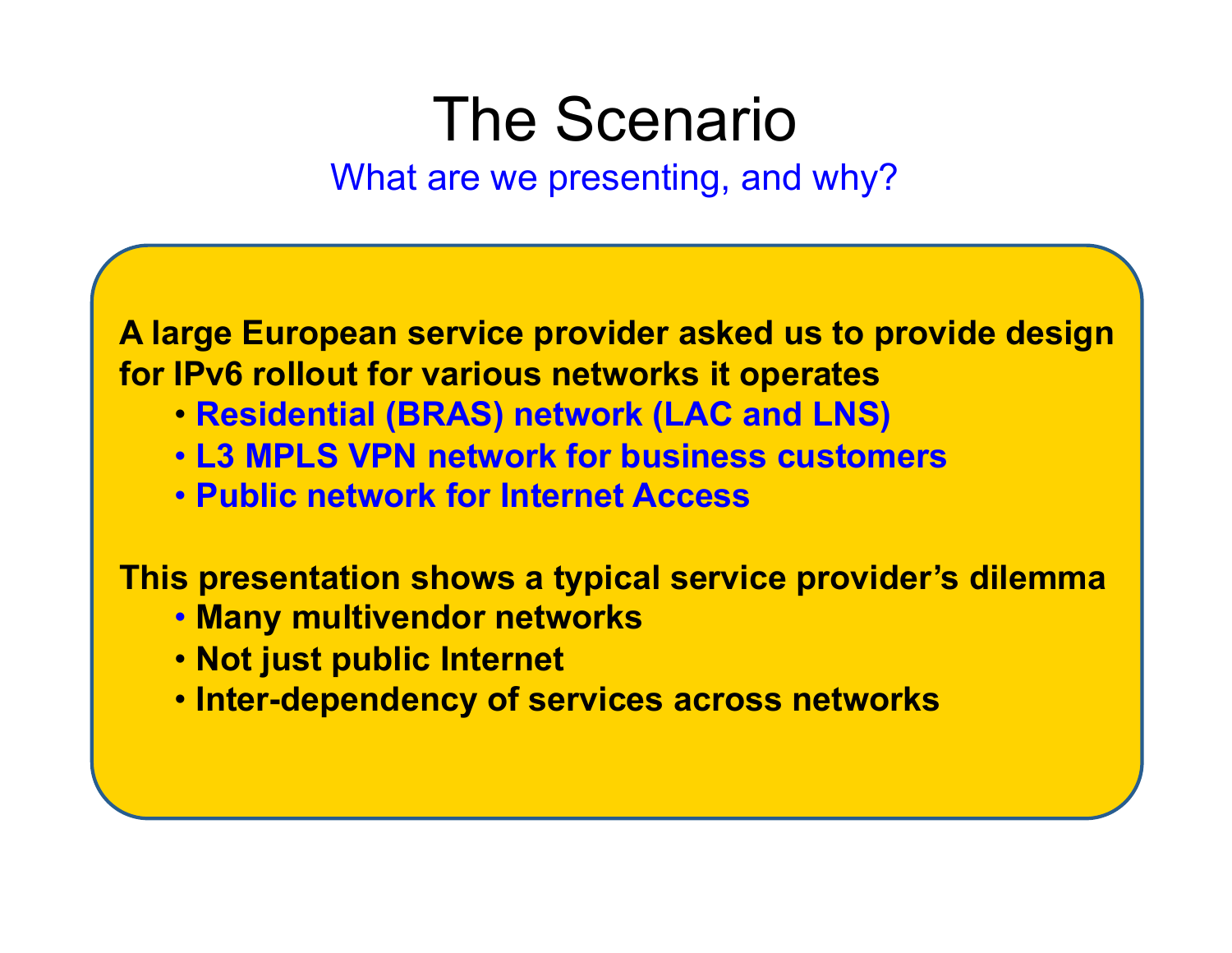## The Scenario

Background and Assumptions

- • **Deployment Scenario is "Dual-Stack" Considered first step**
- • **For now, only convert what is visible externally**
- • **The rollout should be transparent to existing customers**
- • **Current IPv4 transport models** 
	- **IPv4 only for Public network**
	- • **MPLS for the L3 MPLS VPN network**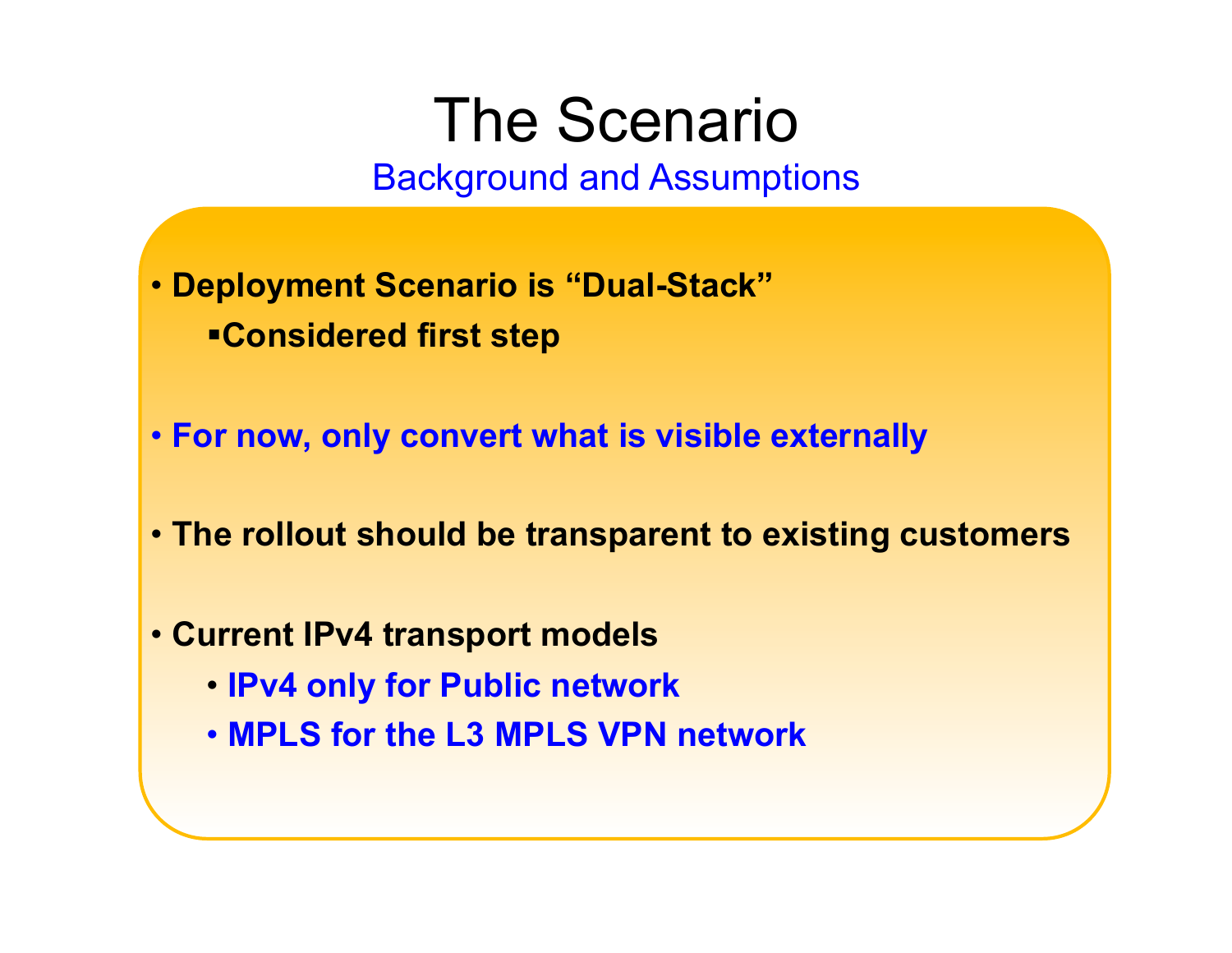## The Scenario

### Background and Assumptions

### •**Devices Deployed**

- **E320/ERX Juniper routers** 
	- **Example 2 As LAC and LNS**
- **Juniper T /M** 
	- **As P/PE MPLS VPN and Internet routers**
- **Cisco routers** 
	- **As Internet routers**
- **Alcatel** 
	- **As VPLS switches, transparent to IPv6**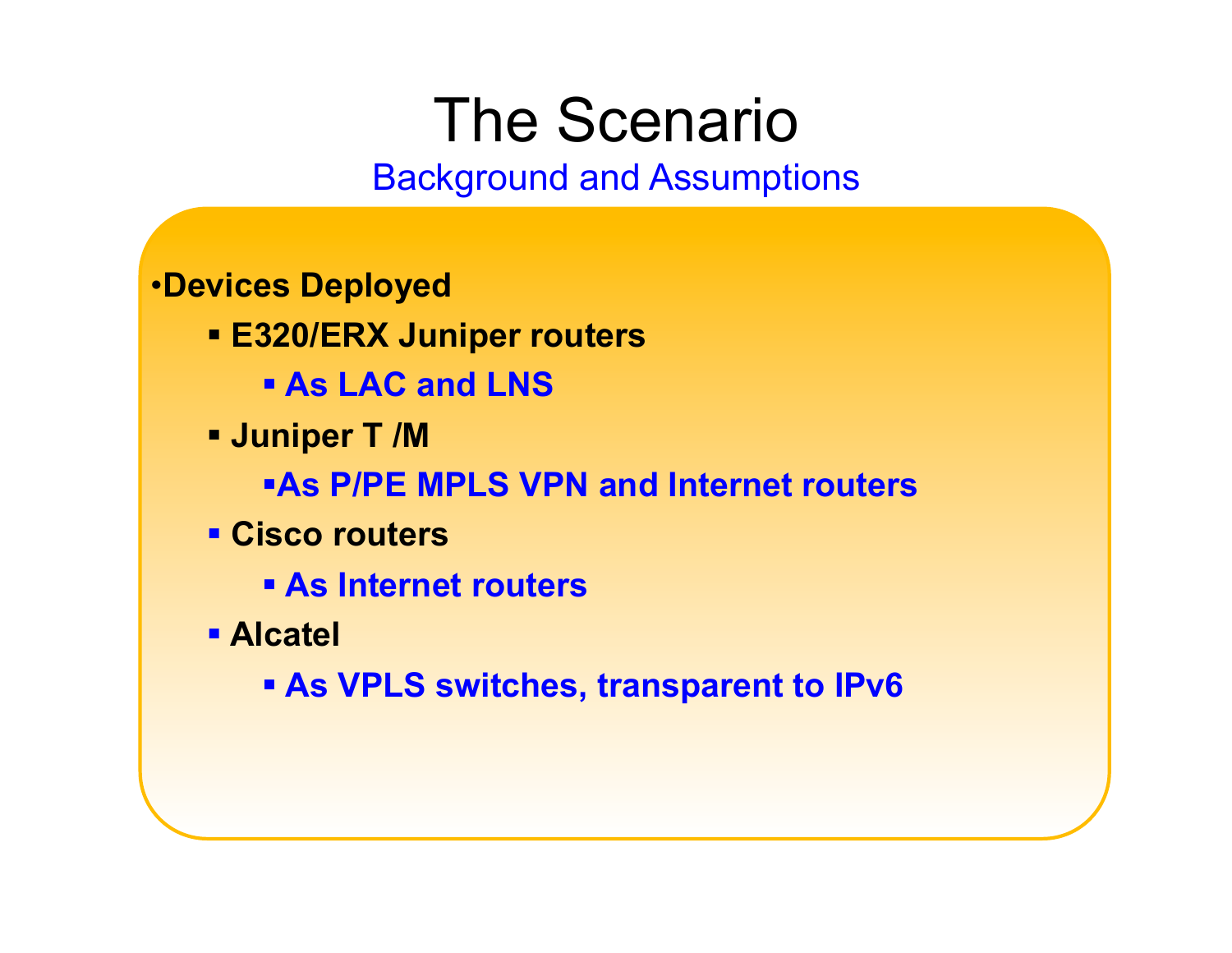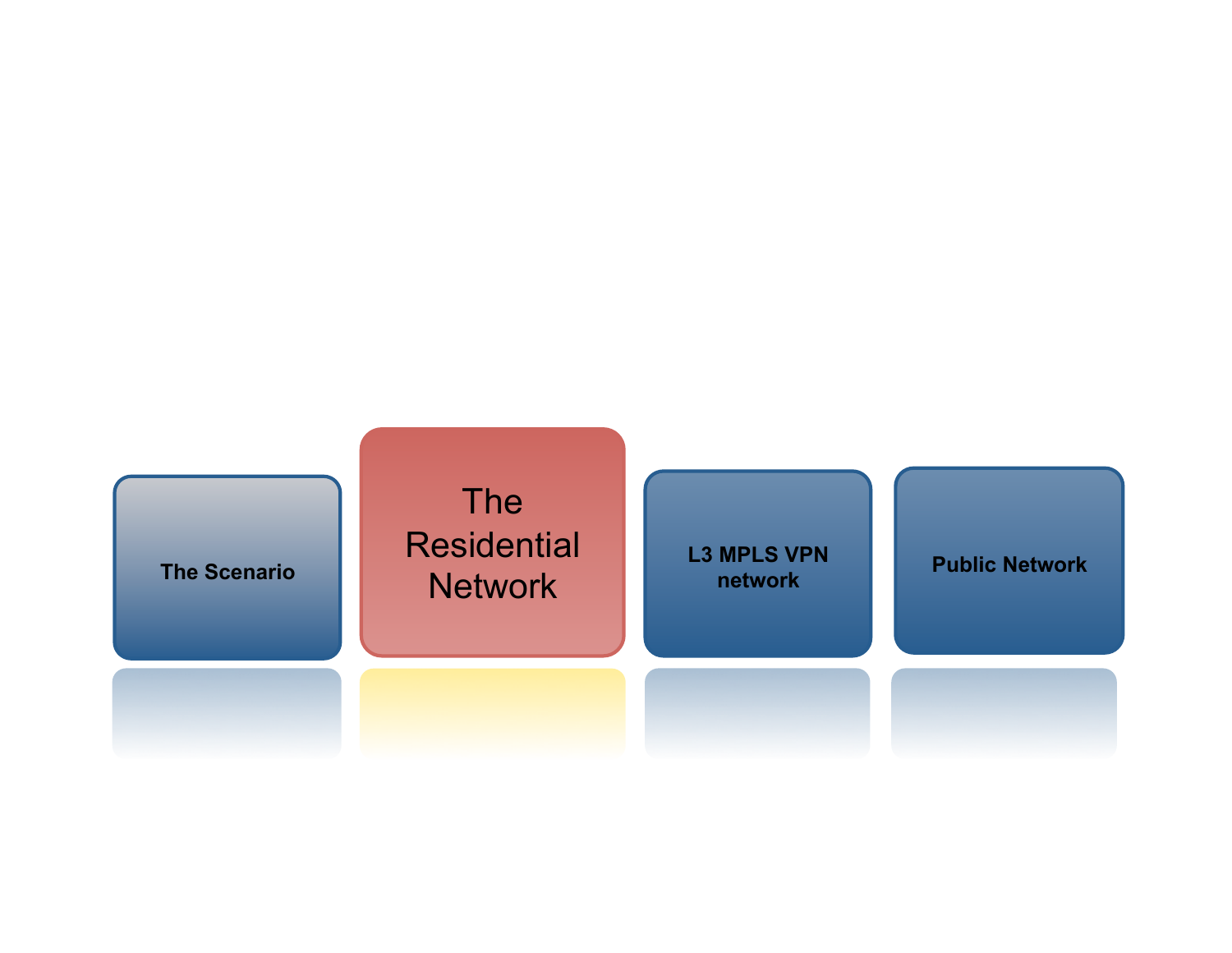Main Connectivity Models Supported by IPv6



- • **Simple Routed Mode** 
	- • **CPE establishes a PPP session to the LAC**
	- • **Support for L3 Backhaul**
- •**L2TP Backhaul** 
	- • **LAC has L2TP session to an LNS**
	- • **Enterprise service: Subscriber terminates in MPLS VPN**
	- • **L2 Wholesale: LNS is owned by another ISP**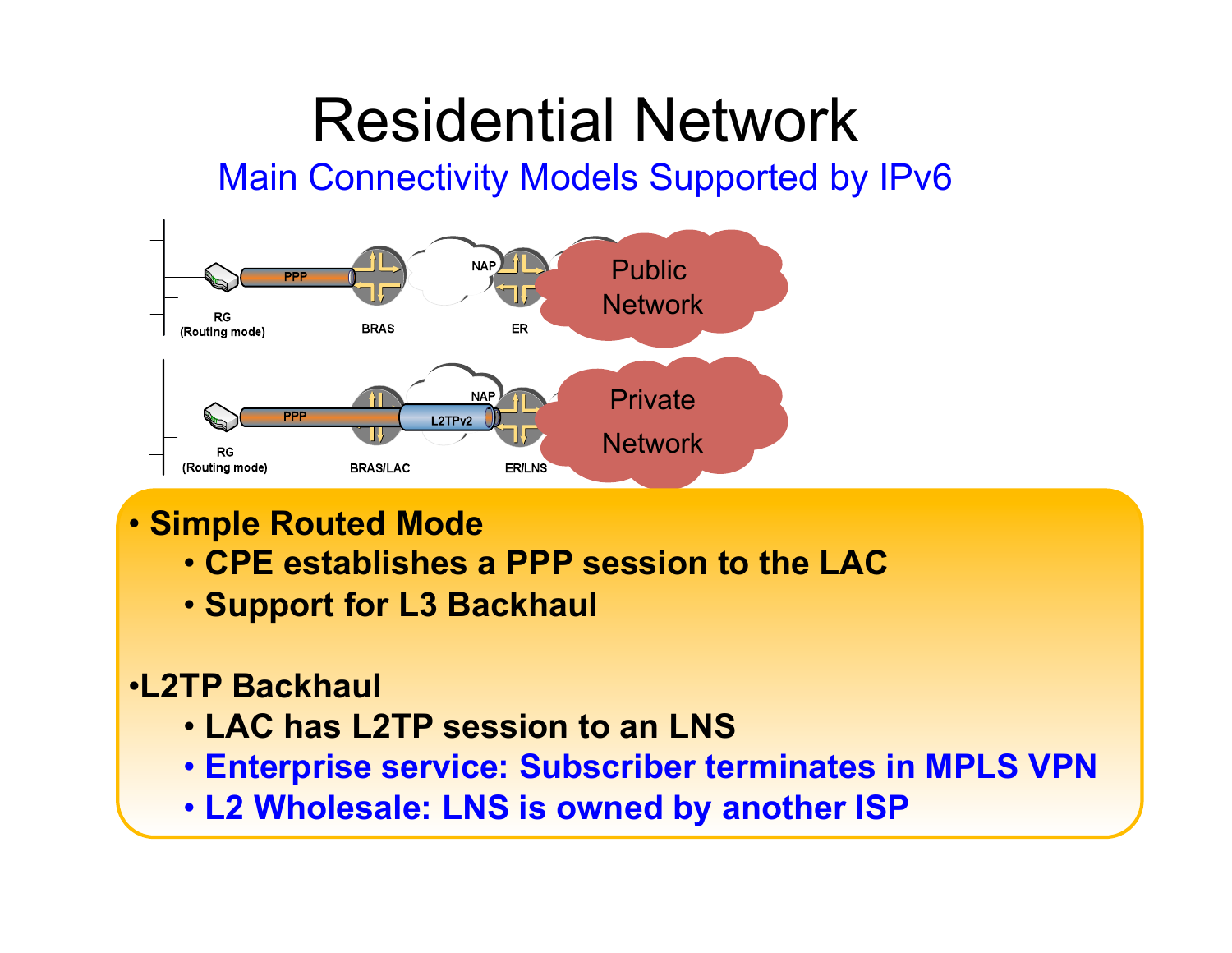Our Choices for PPP Model– Dual Stack or Dual Session





- **Most flexible**
- **CPE Driven**



- **Can be interesting for transition:** 
	- **IPv6 LNS?**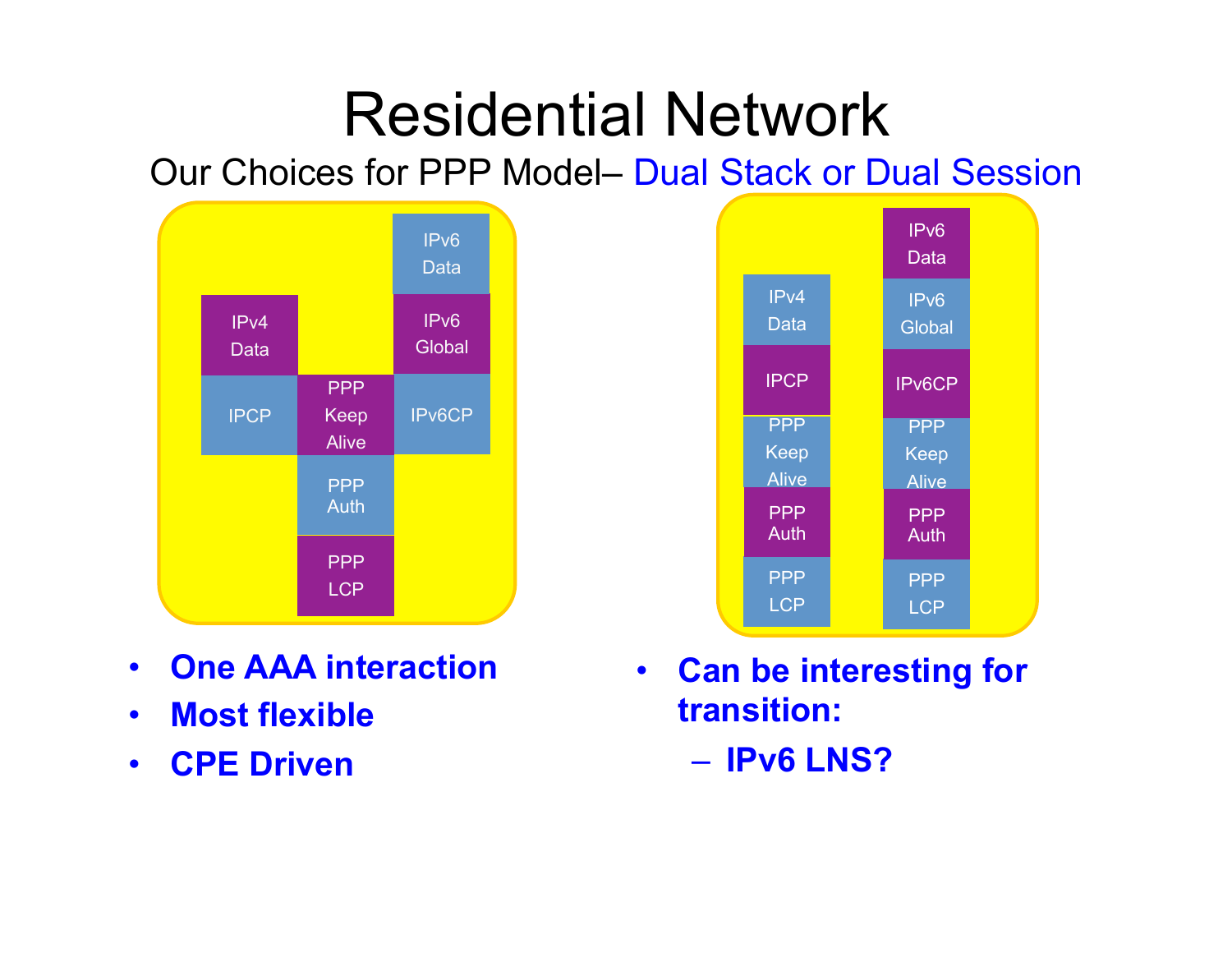E320/ERX IPv6 Configuration – Getting Started

- • **Many business questions**  •**What are the offerings?**  •**Do all IPv4 services make sense for IPv6?**  •**Which customers should get an IPv6?**  • **All or just new?**
- •**Everything is influenced by scaling!**  •*Scaling drives many of the design decisions*
- •**License** 
	- **<b>IPv6 in JUNOSe required activation of a license key**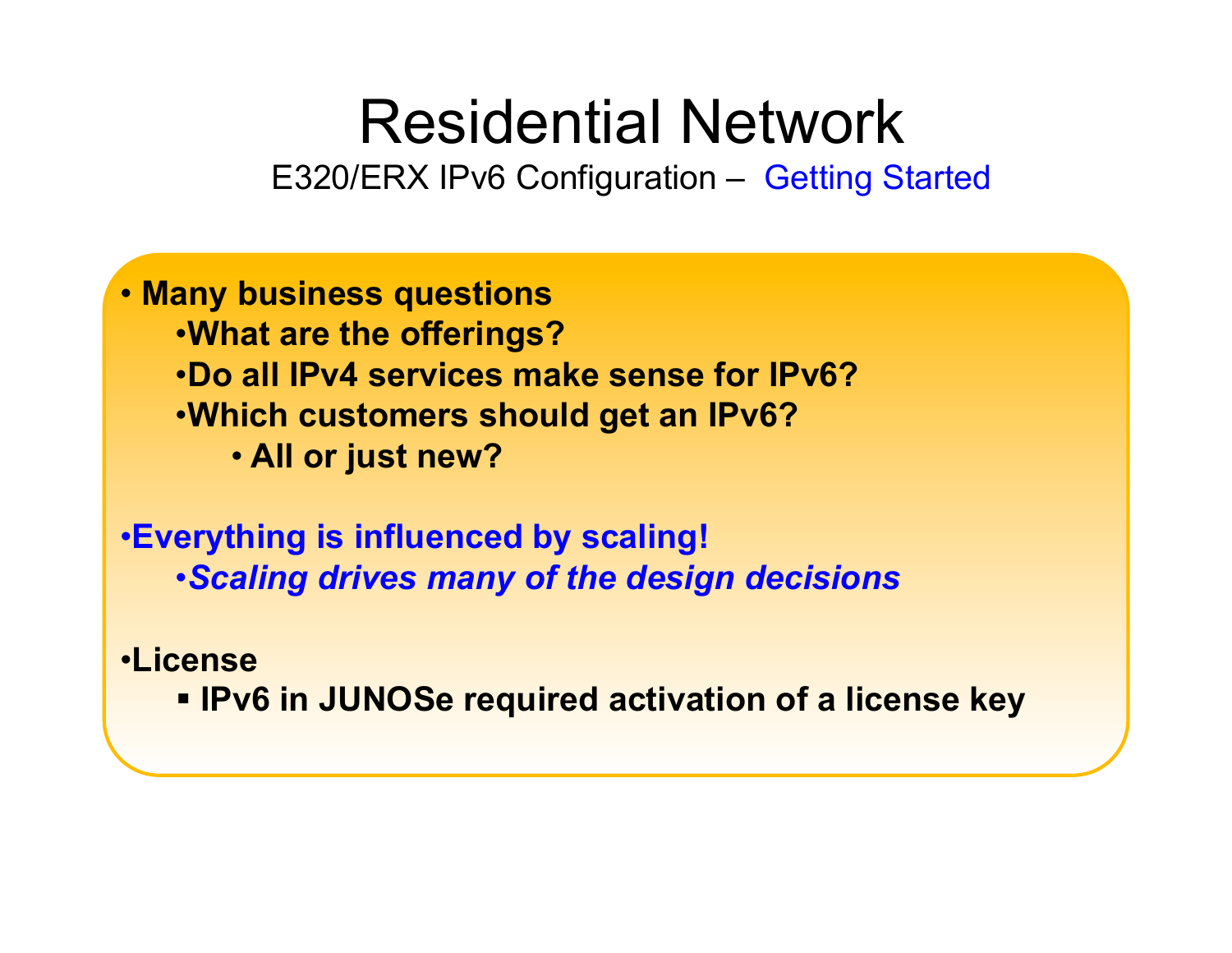E320/ERX IPv6 Configuration – Interfaces and Routing

### • **Interfaces**

- **Need to have new IPv6 Addresses**
- **Many choices for the subnetting: /126, /127, /64, …**

### • **ISIS**

• **Will also carry the IPv6 topology info** 

### •*BGP*

•*Two Options:* 

•*Native IPv6 end-points* Solution Picked

•*IPv4 BGP carrying IPv6 NLRI* 

#### •*Policy*

• **Need to have IPv6 equivalents** 

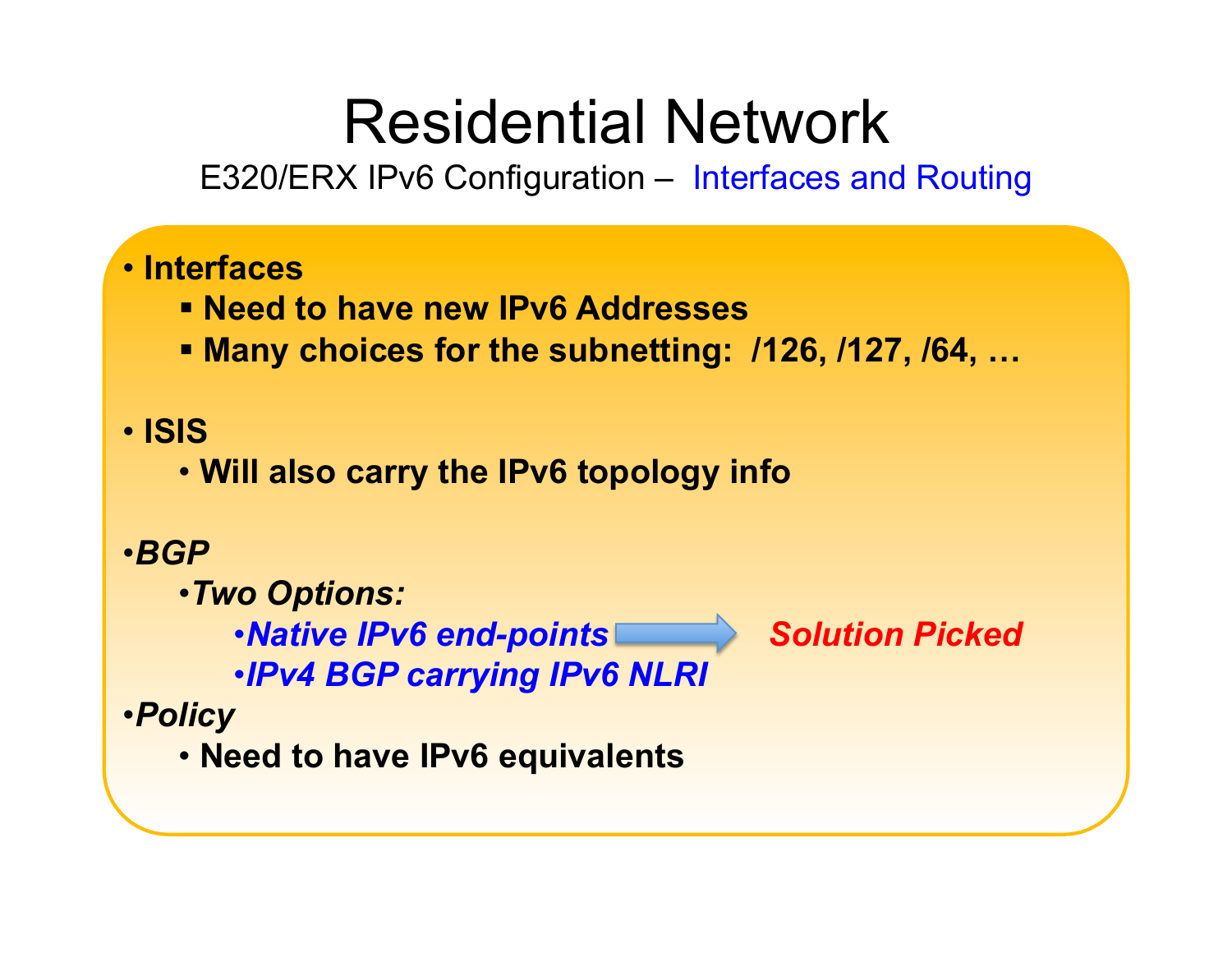## Subscriber Addressing Model

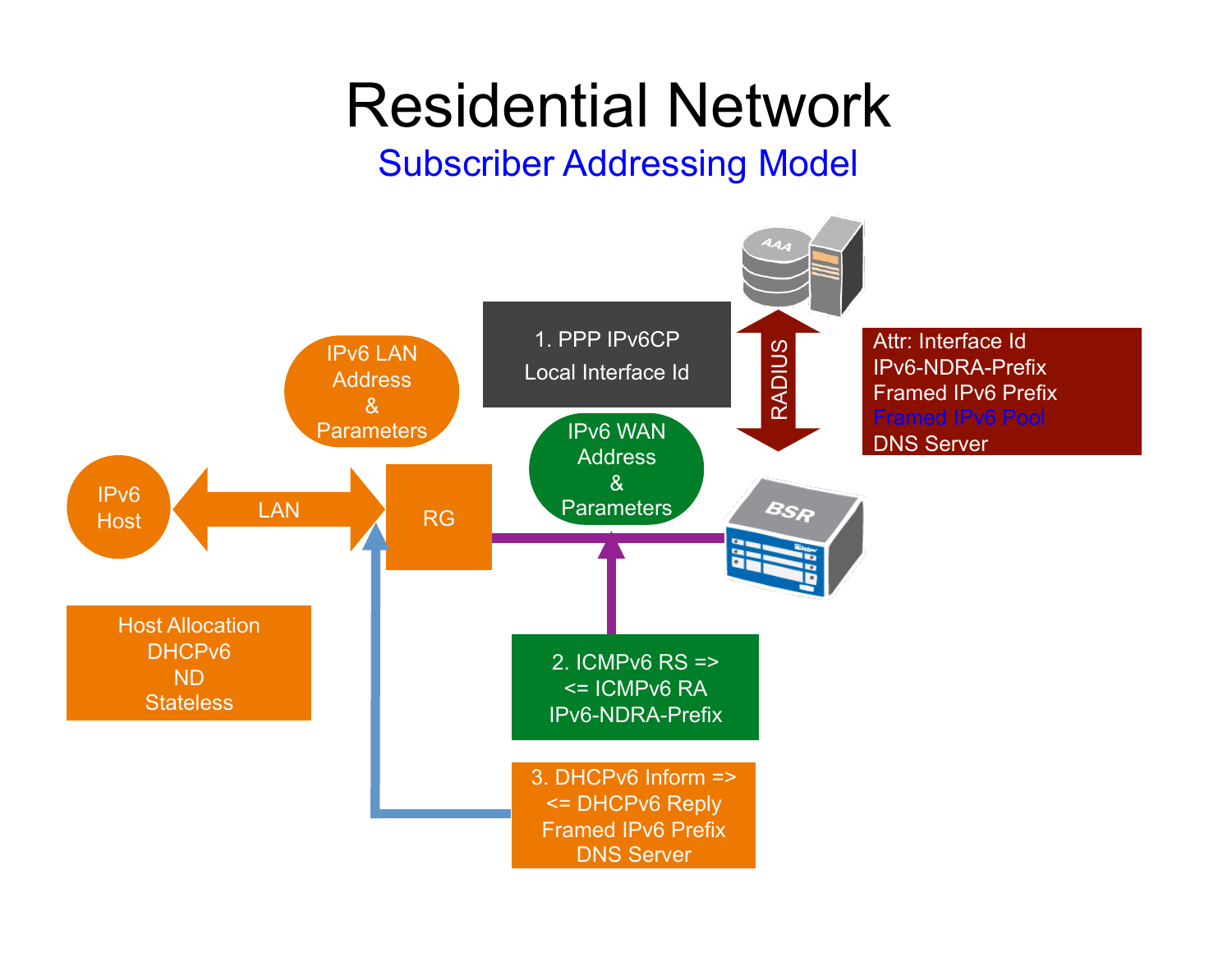E320/ERX IPv6 Configuration – Address Assignment/Delegation

• **Bigger addresses – /32 => /(64 + 64)** 

• **We may get up to 3 addresses** 

•**Link Local**  •**Is always there!** 

•**ICMPv6 (ND) – CPE WAN SIDE**  • **IPv6-NDRA-Prefix**  •*Our choice: Static, configured in the profile* 

•**DHCPv6 (PD)– CPE LAN SIDE**  • **Framed-IPv6-Prefix or Framed-IPv6-Pool**  •**Our choice: Static, assigned in the domain-map**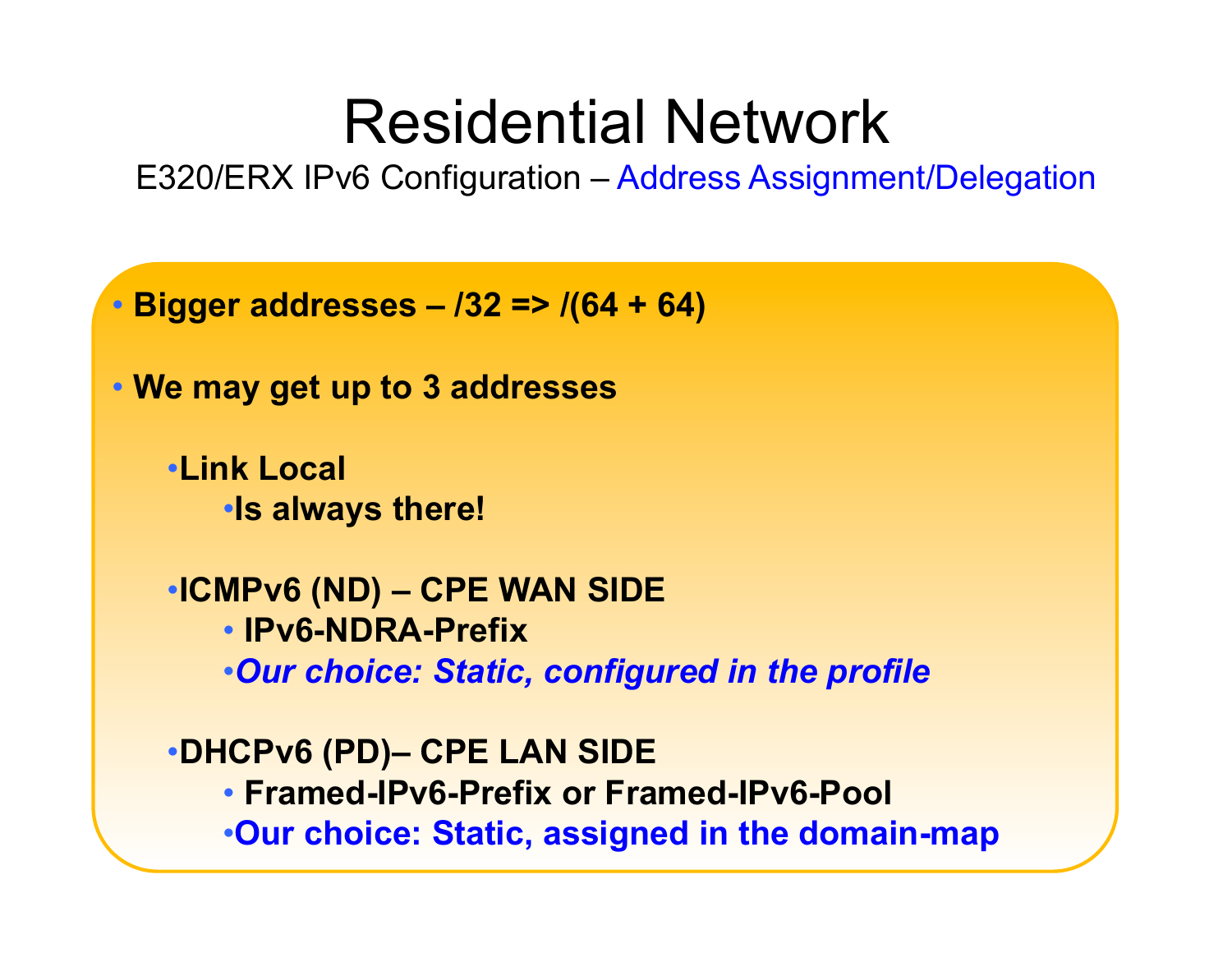E320/ERX IPv6 Configuration – Subscriber Interfaces and Profiles

### • **Subscriber interfaces**

- • **No new IPv6 specific configuration**
- • **Dynamic PPPoE / PPP stack**

### •**Changes contained in profiles**

 **Attached to the subscriber interfaces at provisioning** 

### **Profile modifications**

- • **The IPv6 loopback interface**
- • **Neighbor Discovery (ND)**
- • **IPv6 Policy**
- • **RPF check for IPv6 source validation**
- • **Other optional configurations**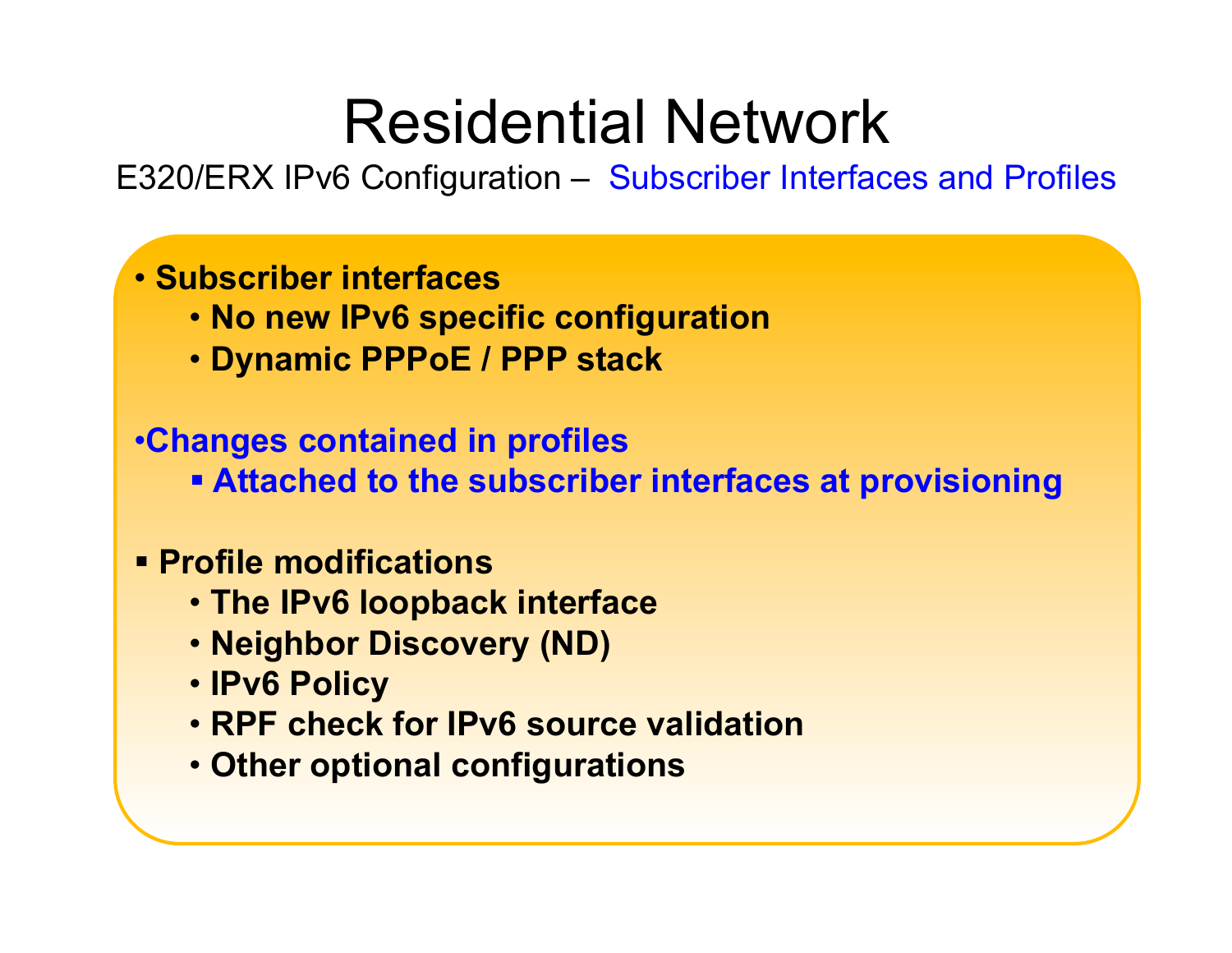E320 IP Configuration – DNS Servers

- • **Specific to ERX/E320 Platforms**
- • **DNS server can be configured in multiple locations** 
	- • **Using "aaa ipv6-dns" command**
	- • **Under local address-pools**
	- • **Through DHCPv6-LS configuration**
- • **Choice driven by** 
	- • **How many DNS servers are needed**
	- • **Need to override the static DNS assignment by RADIUS**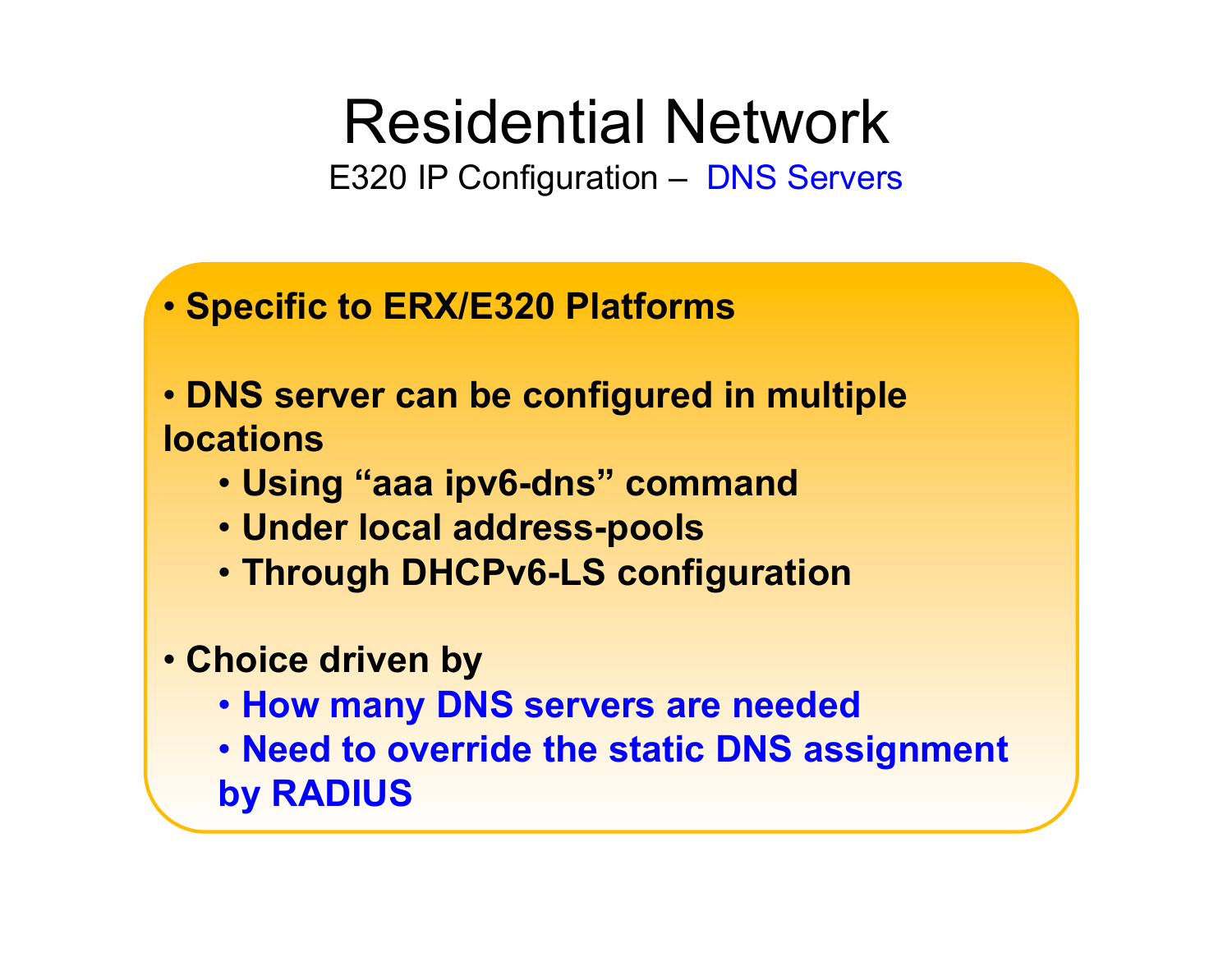E320/ERX IPv6 Configuration – Accounting and Counters

### • **Radius Accounting**

- • **Accounting of IPv6 services is equivalent to IPv4**
- • **All IPv6 attributes included in the Access-Accept from RADIUS can be included**
- • **Counters** 
	- • **Access to the PPP session counters** 
		- • **IPv4 and IPv6 run on top of one PPP session**
		- • **Session counters include the IPv4 and IPv6 packets**
	- • **Separate counters for IPv6 are also supported**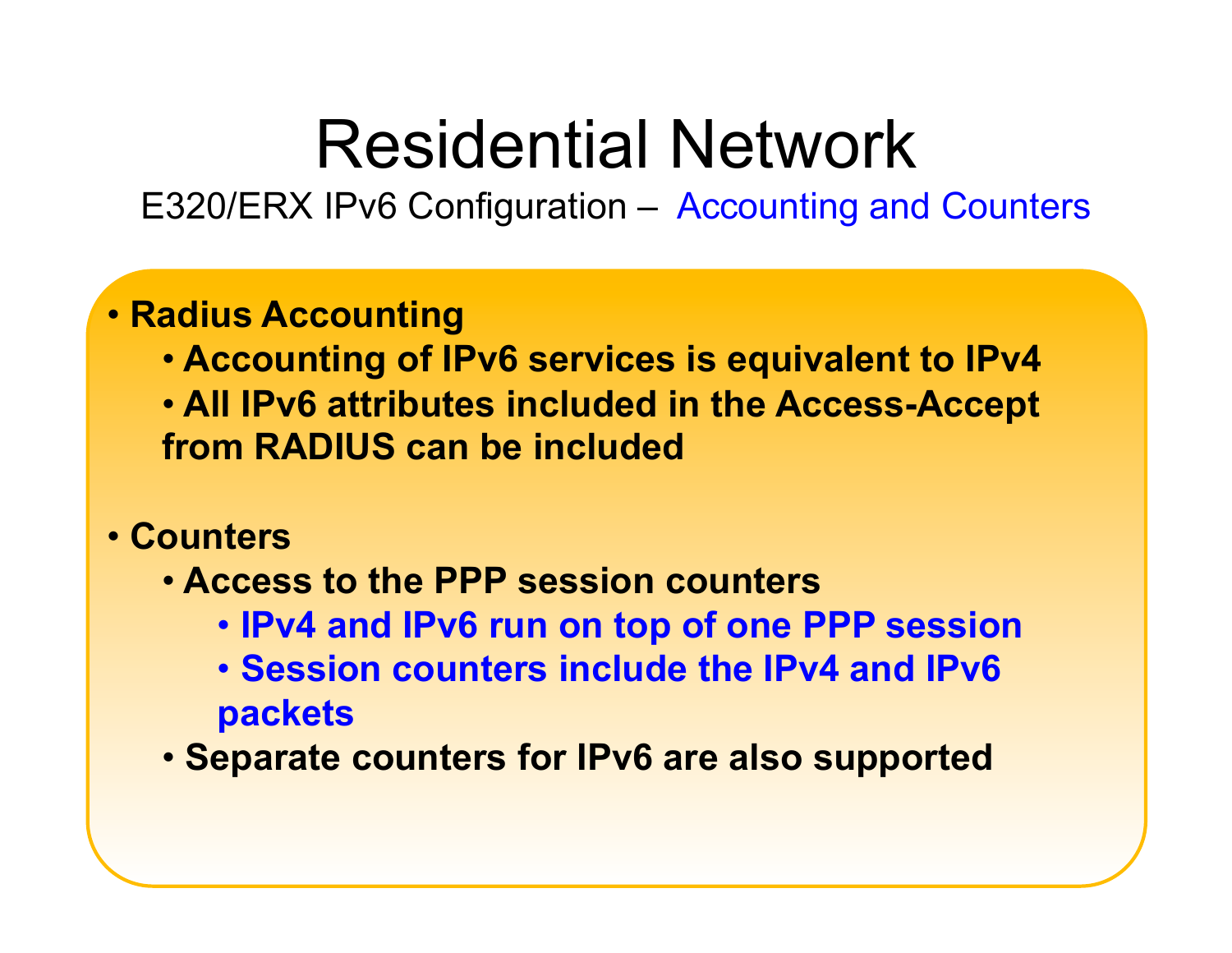LNS Specific Configuration - Highlights

• **Many concepts discussed for LAC also apply to the LNS**  •**The L2TP tunnel end points stay on IPv4** 

• **A few tweaks needed. Examples:** 

•**Some configurations applied to customer VRFs**  •**All the address-assignment configurations** 

- • **Communication with rest of L3VPN MPLS network** 
	- • **Need to turn on vpnv6 BGP address family**
	- • **May be Service Interrupting**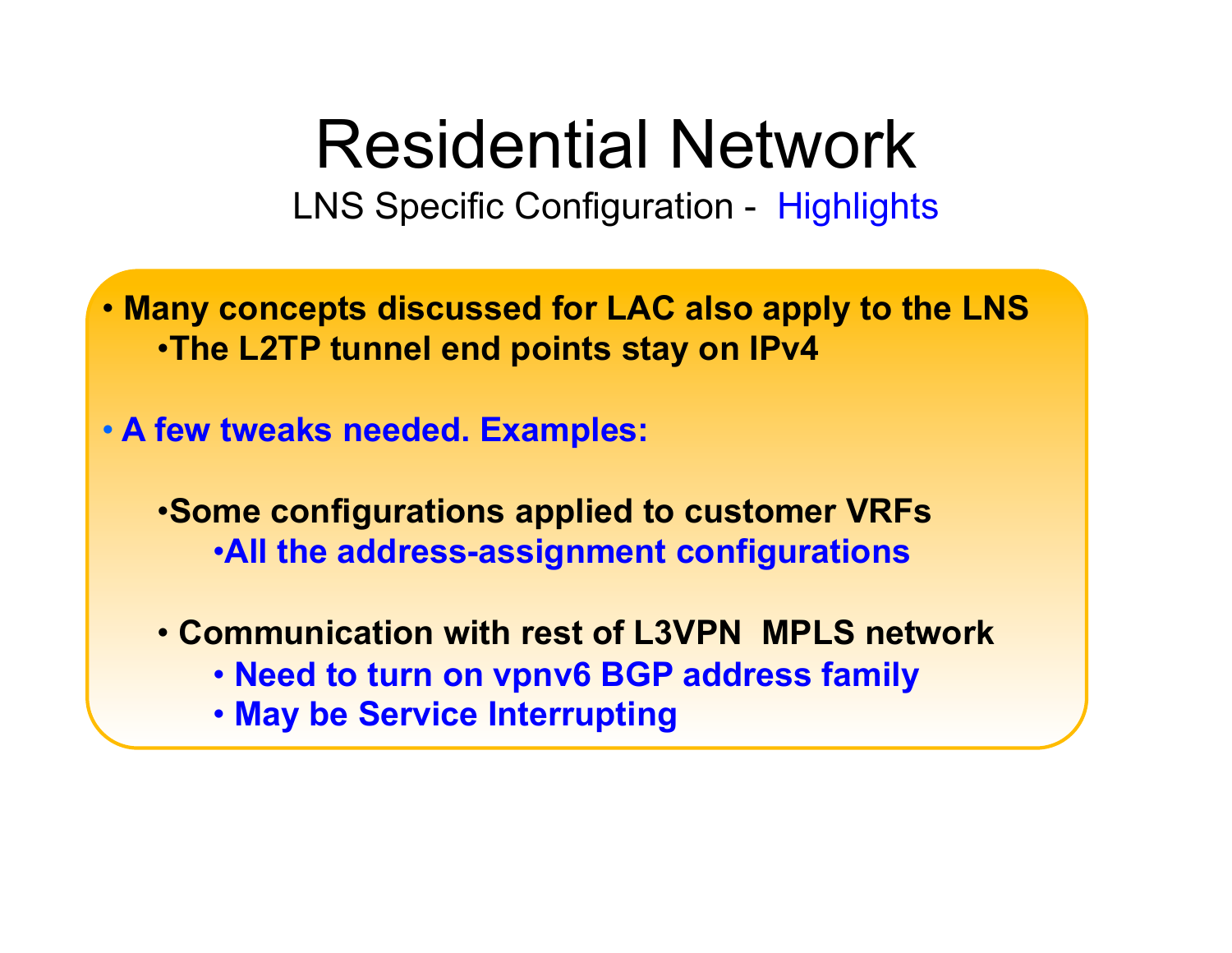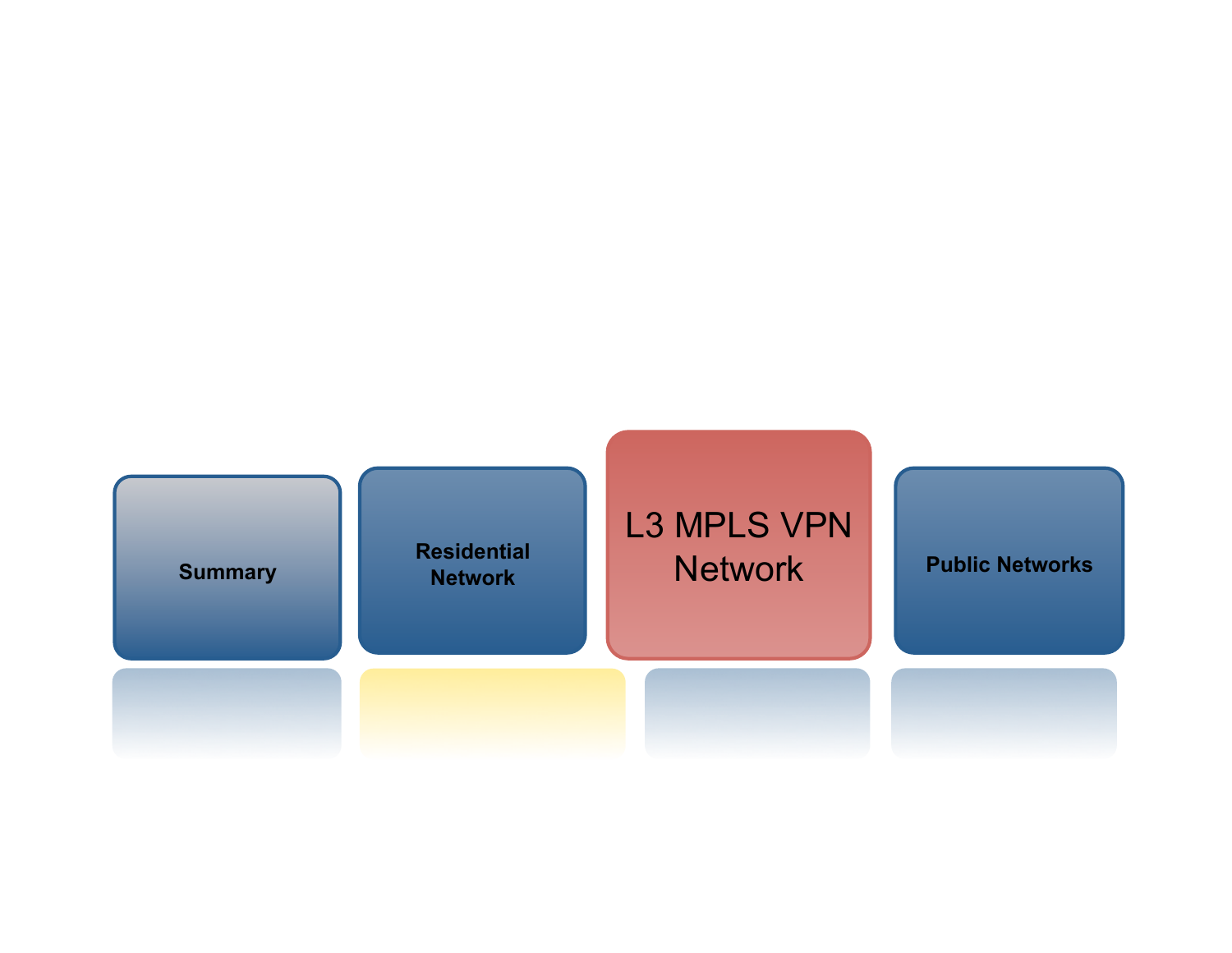## IPv6 Transport Architecture



• **Relatively straight-forward** 

- • **Operational model and configuration similar to IPv4 VPN**
- • **Can use same LSPs and same BGP sessions**
- • **Same features as for IPv4 VPN can be used**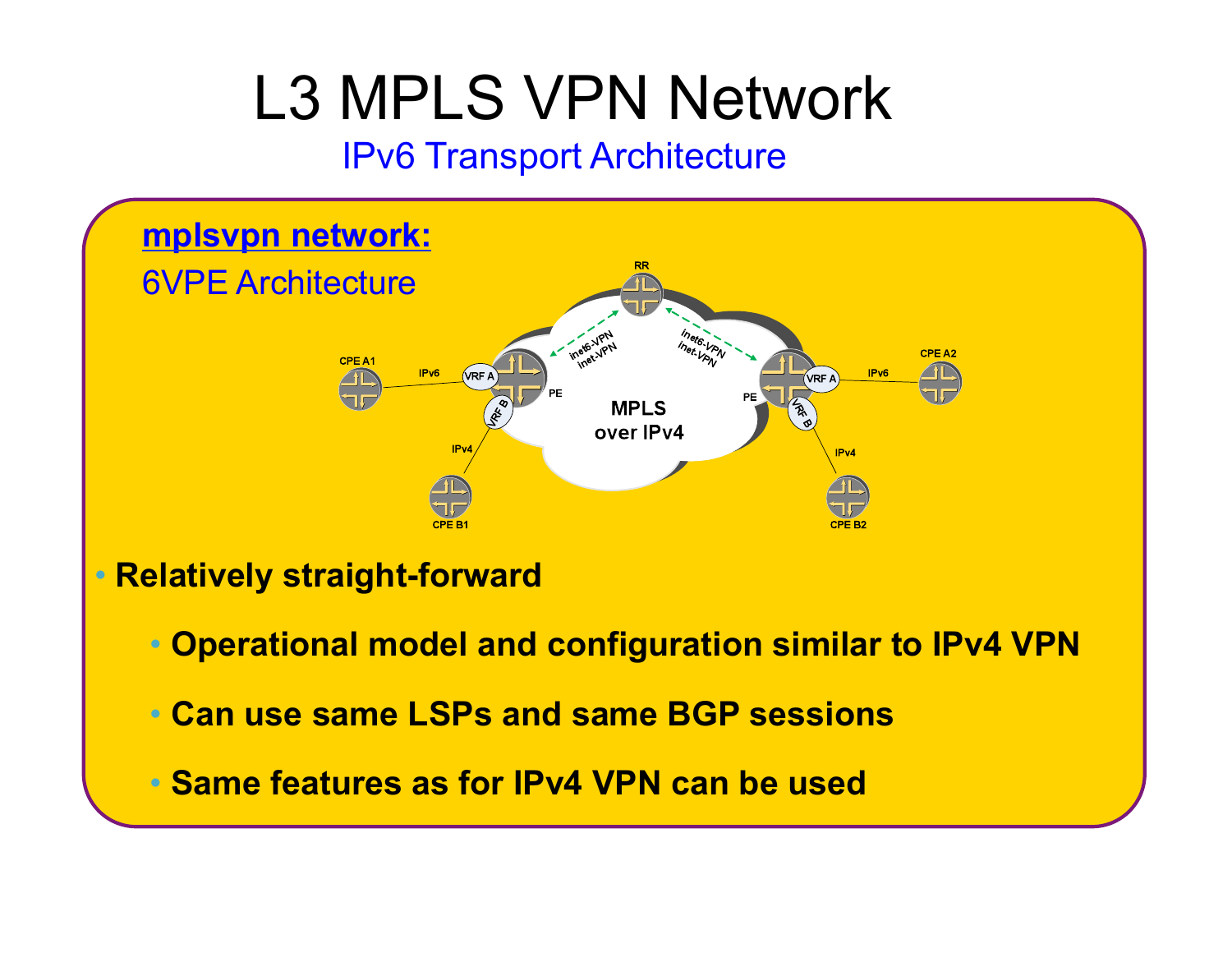Configuration- Core

- **MPLS** 
	- **MPLS used in the core for forwarding**
	- **In Junos, All routers need "ipv6-tunneling" under [protocols mpls]** 
		- **So that IPv6 routes are resolved over the LSP tunnels.**
- **BGP** 
	- **BGP needs modifications in the core** 
		- **family inet6-vpn added**
	- **Interprovider VPNs** 
		- **Same configuration to be followed for Option C peers**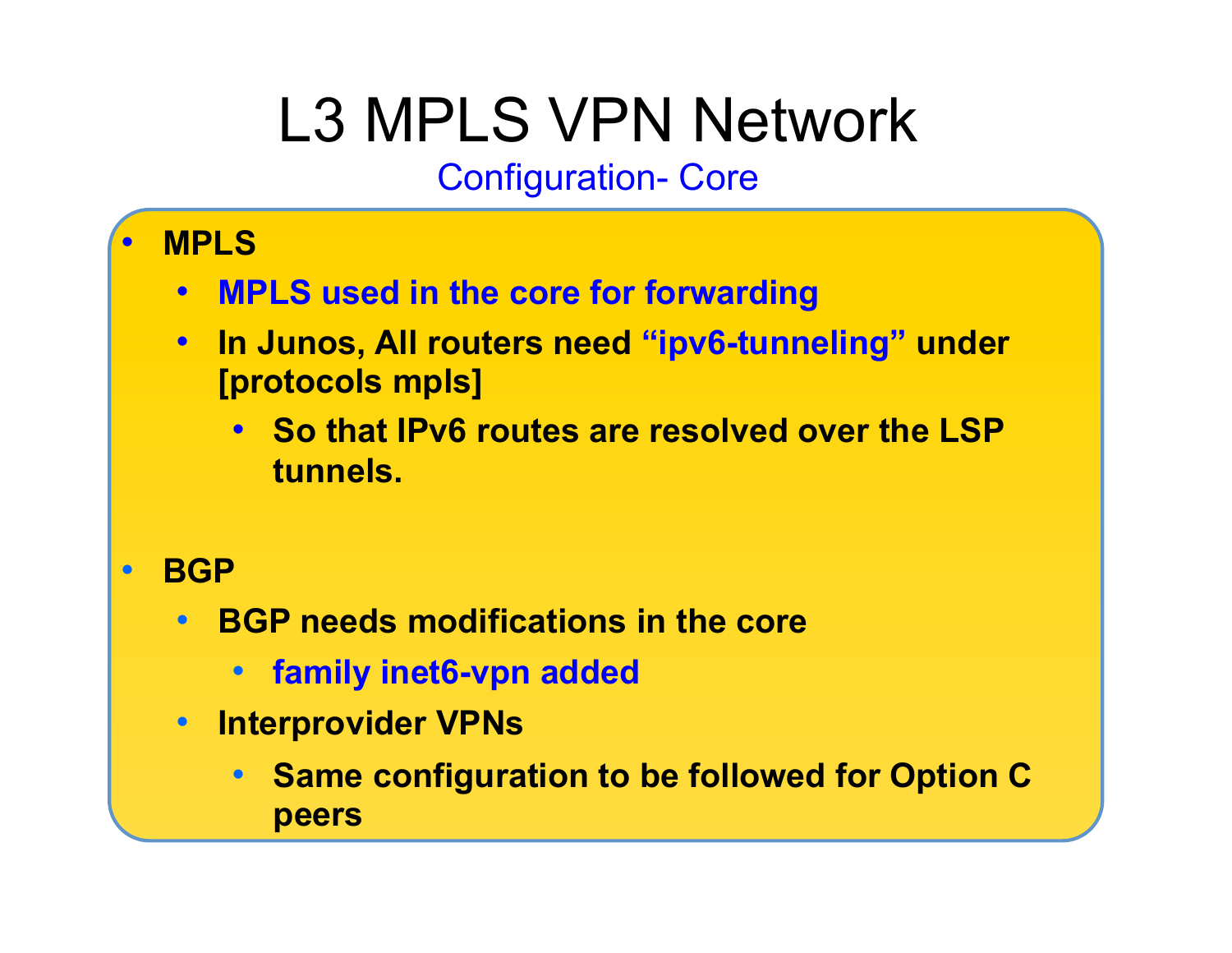Configuration- PE-CE Routing

- **EBGP, Static and RIP-NG**
- **EBGP** 
	- **Chose to configure using a new peer-groups**
- **Static** 
	- **Very simple** 
		- **Follows the IPv4 model and syntax**
- **RIP-NG** 
	- **Similar to BGP, routing policies need to be converted to IPv6**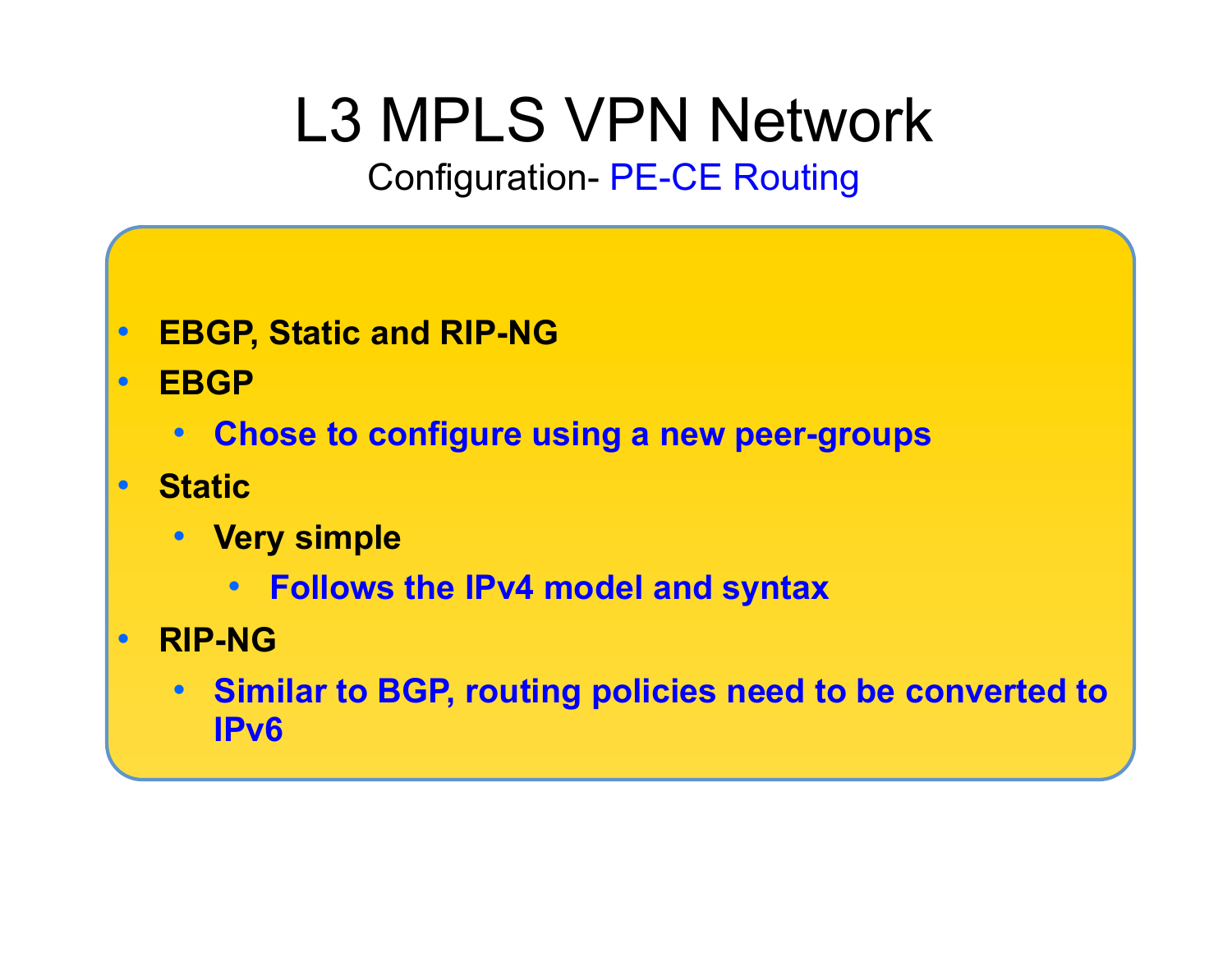Configuration- Quality of Service

- **QOS in the core is untouched** 
	- **MPLS EXP in the core is blind to IPv6**
- **Customers use BA and MF classifiers** 
	- **BA Classification** 
		- **New code point alias table.**
		- **Create new equivalent IPv6 classifiers**
	- **MF Classification** 
		- **Create new equivalent IPv6 filter or filter-policer**
- **Watch for hardware restrictions!**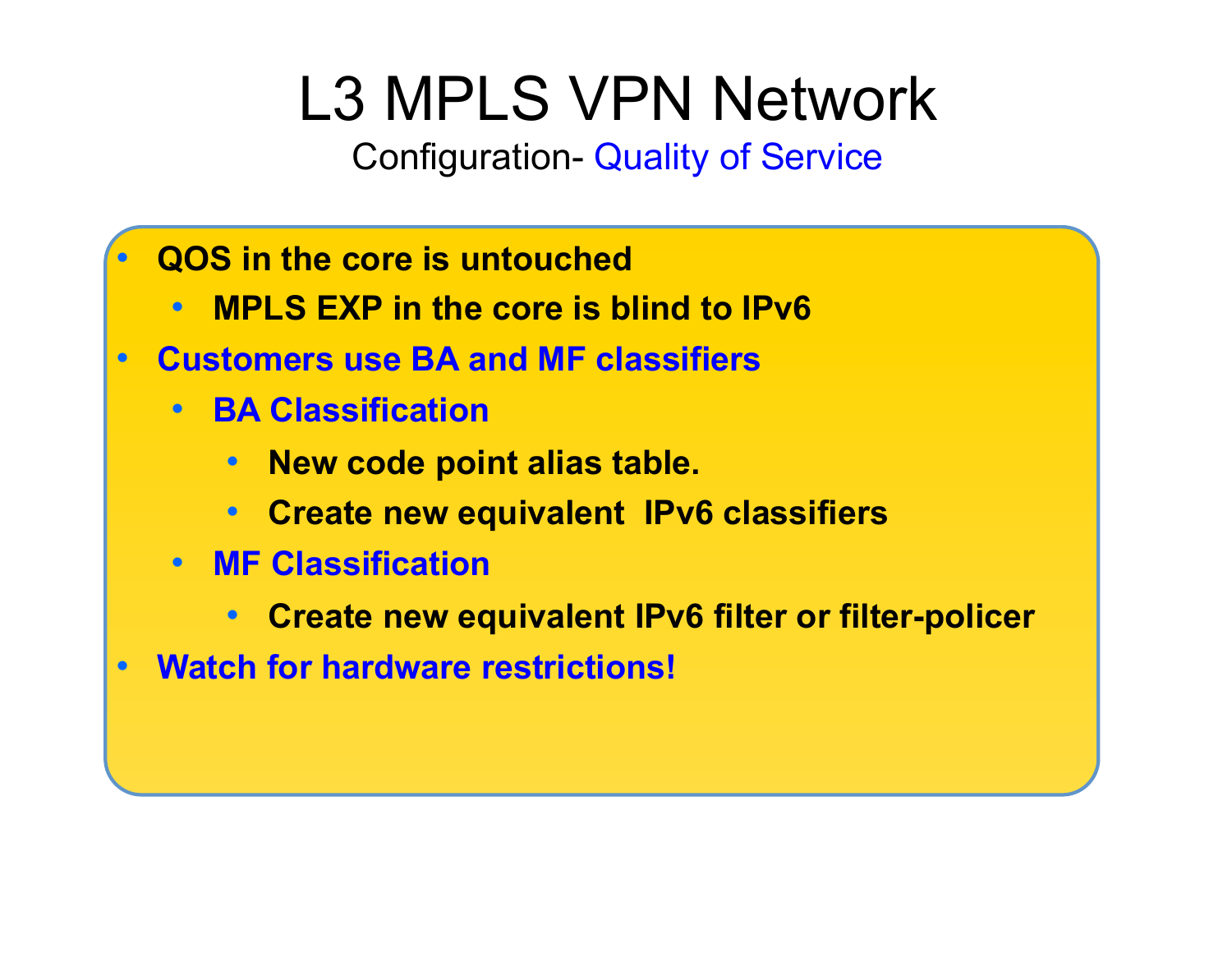Configuration- Router Security

#### • **Core uses 6vPE**

- •**No global IPv6 loopbacks**
- •**The control plane rides on top of IPv4**
- •**No new IPv6 loopback filter required**

### •**Edge**

- • **Per customer VRF loopbacks**
- • **New IPv6 filter required.** 
	- **Considers also OSPFv3 and RIPng, VRRP**
- • **Simple packet filters also used**
- • **RPF check for IPv6 works the same way as IPv4**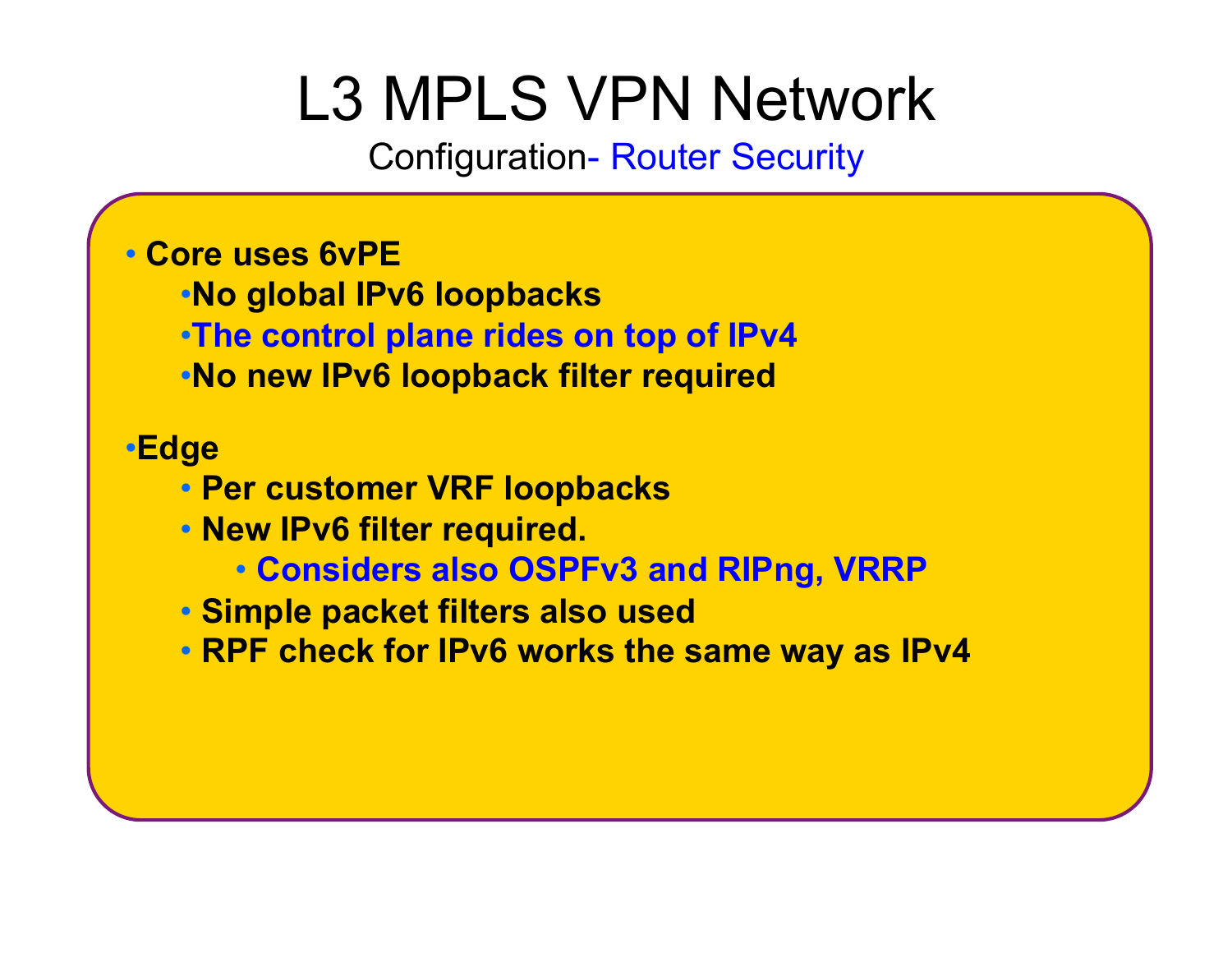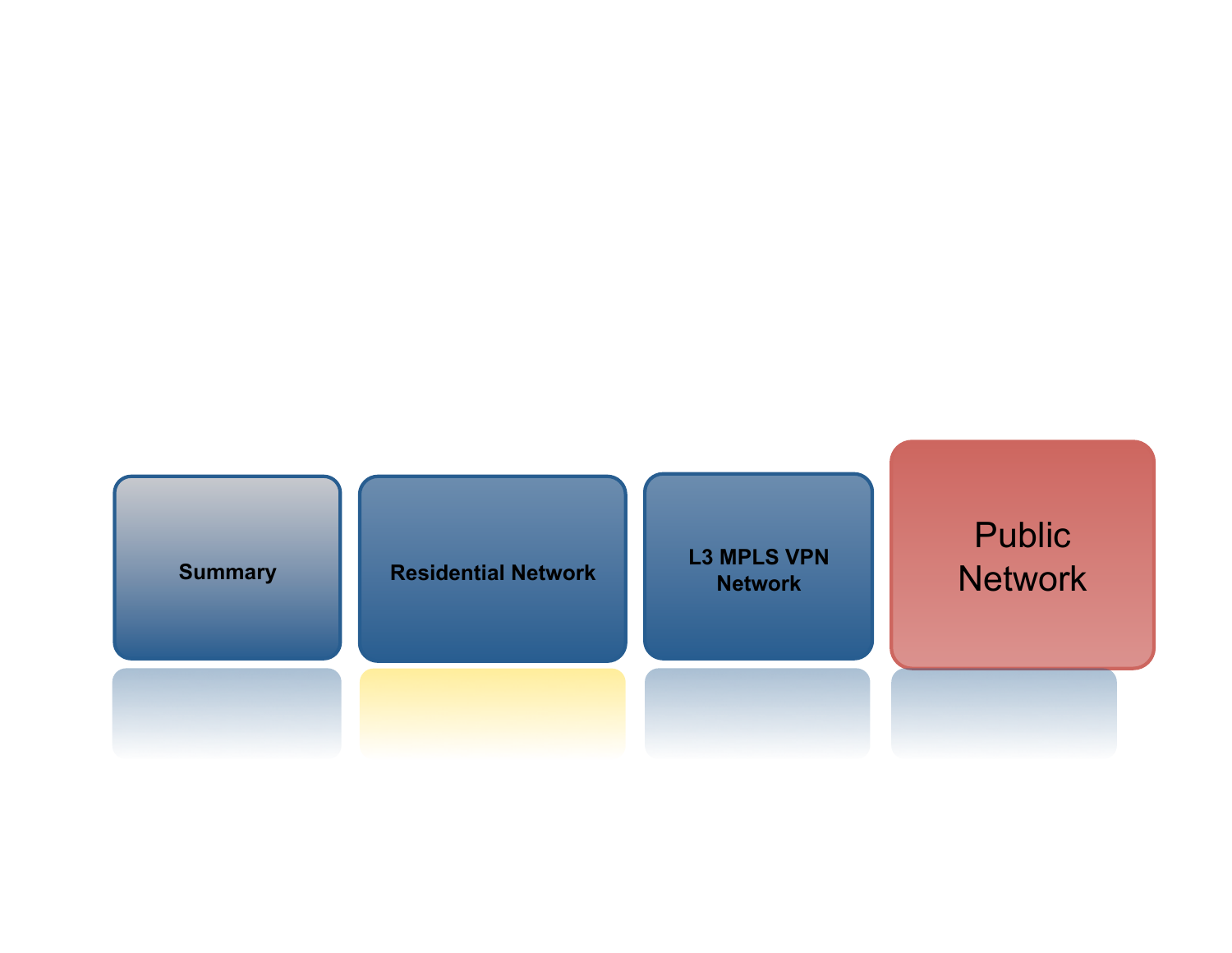# Public Network

Configuration- Architecture

- • **Native IPv6 forwarding in the public network** 
	- • **BGP over IPv6 end points riding TCPv6**
	- • **ISIS carries both IPv4 and IPv6 prefixes**
	- • **Shared fate only on the IGP side**

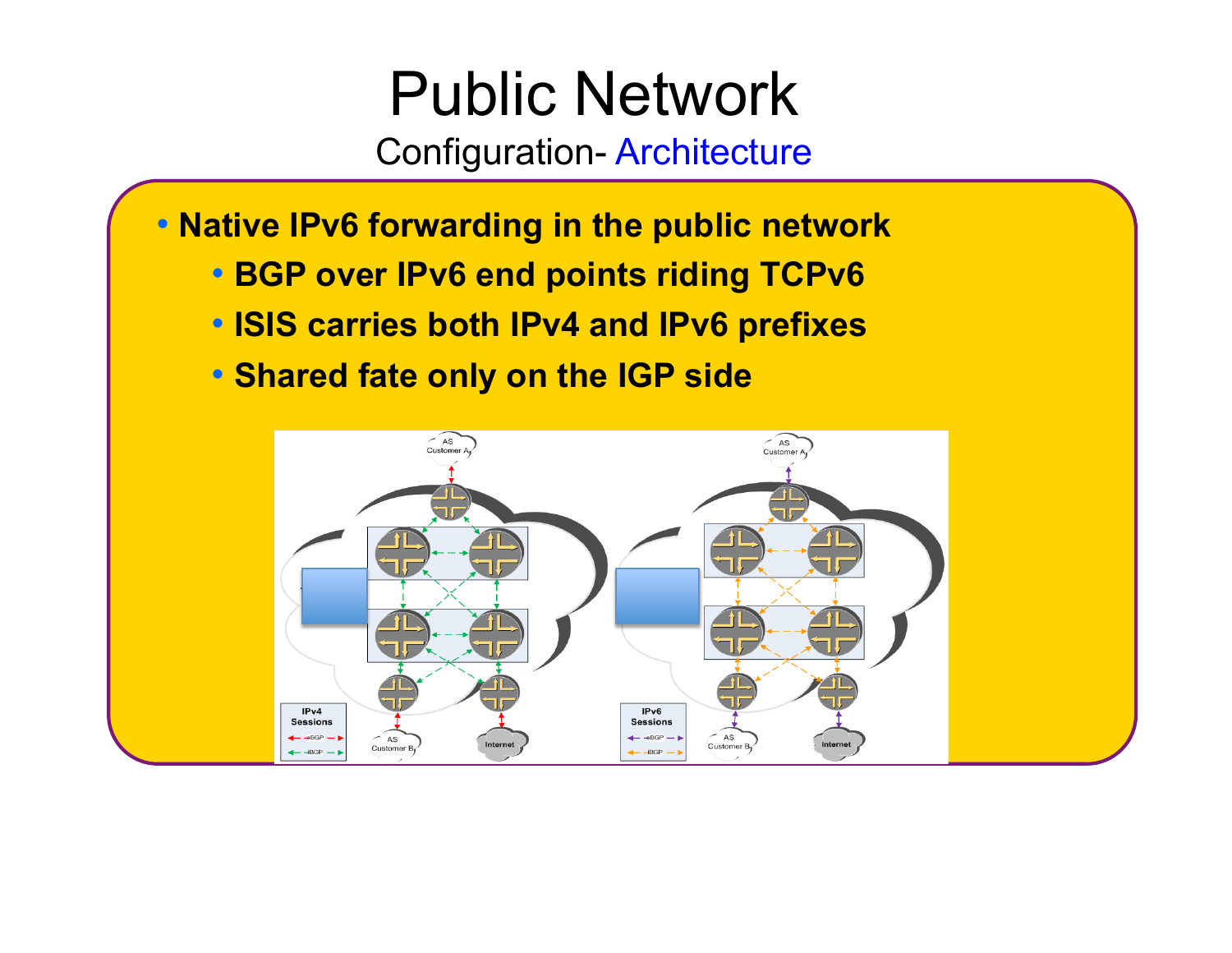# Public Network

Configuration- Routing (ISIS/BGP)

• **ISIS**  • **JUNOS needs no additional configurations to carry IPv6 routes**  • **IBGP**  • **Configured within a new "IPv6 Specific" peer-group**  • **Export policies can be re-used if there is no specific reference to IPv6 addressing**  • **EBGP**  • **Two separate BGP sessions, one for IPv4 and one for IPv6**  • **Consistent with the core IBGP model**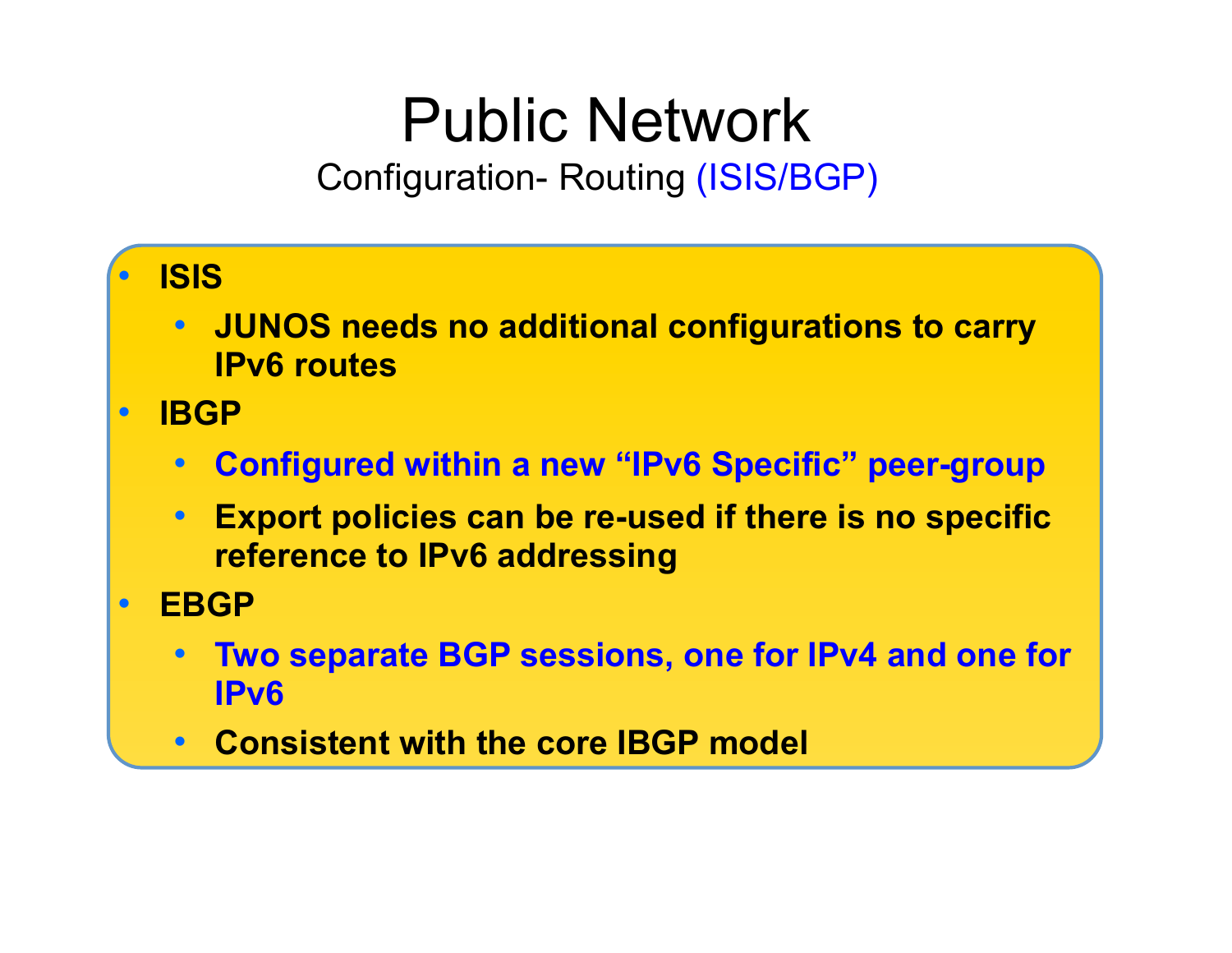# Public Networks

Configuration- Filters and QOS

- **Changes similar to the those discussed for MPLS network** 
	- **One addition: DSCP Re-write to reset customer DSCP settings**
	- **Created the equivalent for DSCPv6**
- **Filters are used in every network in the project** 
	- **MF classifiers, policing, simple packet filters, etc**
	- **All the filters need to have IPv6 equivalents**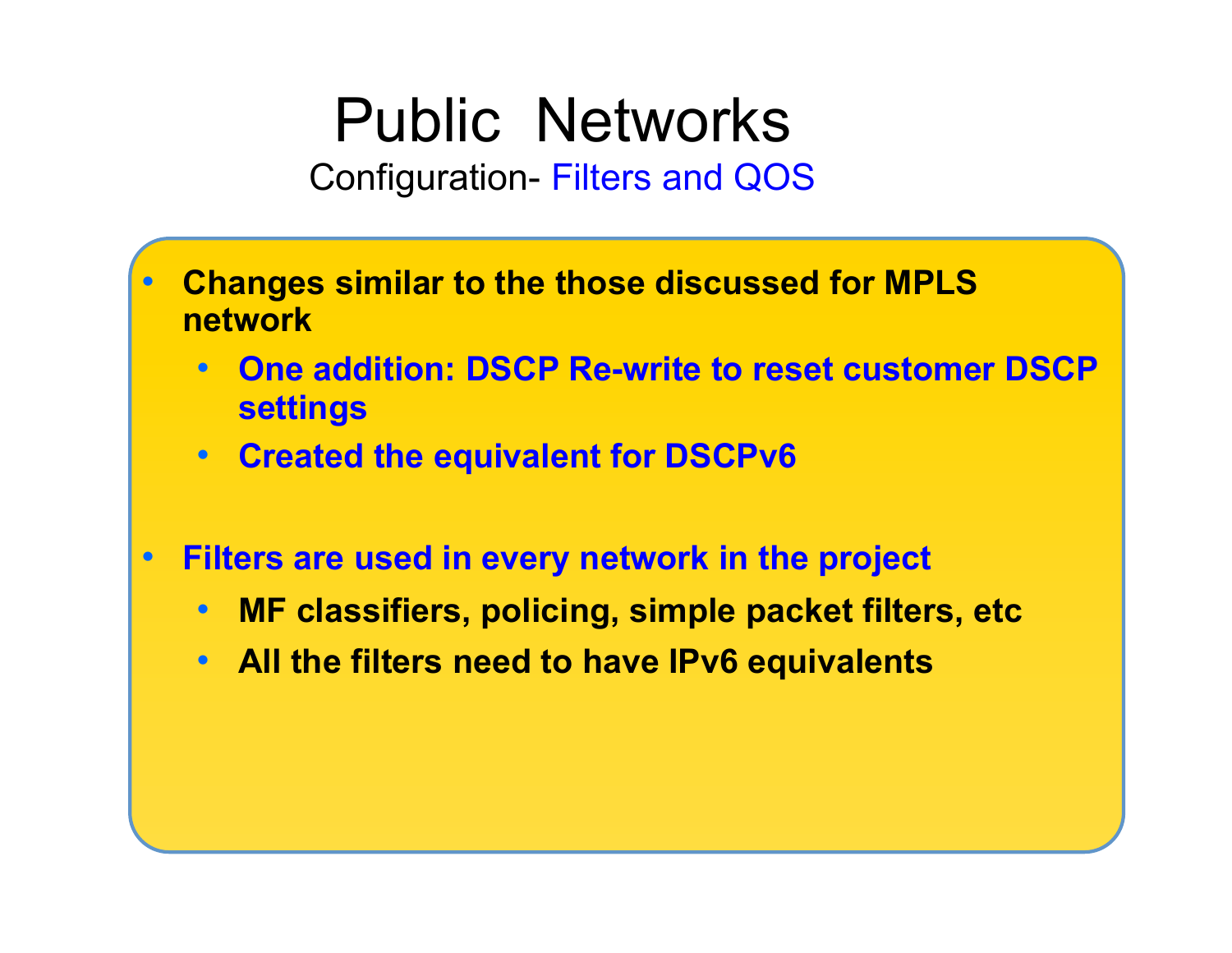# Public Networks

Configuration- Router Security



• **New IPv6 filters are defined**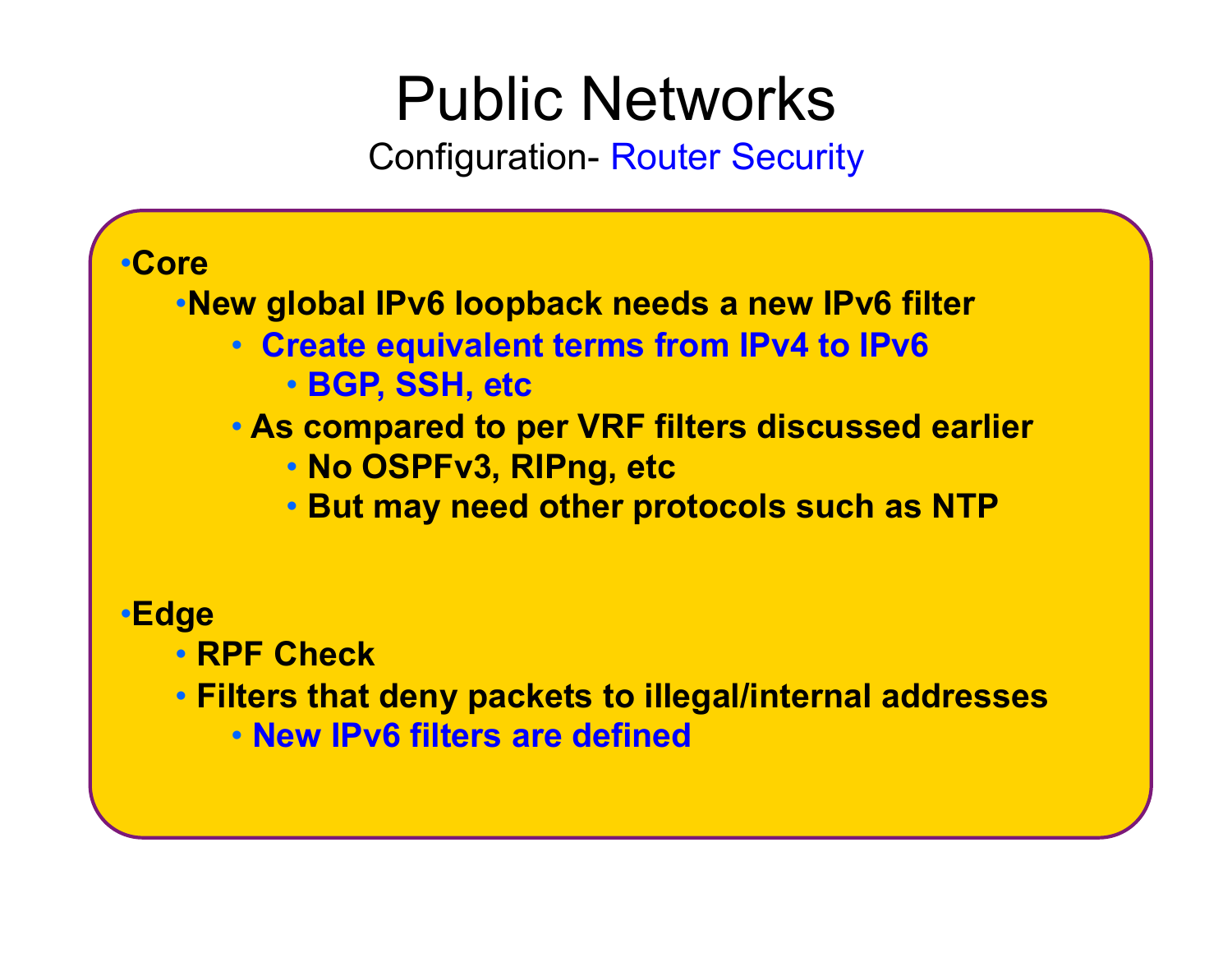**Dual Stack is only the first step**

- **Does not really help with IPv4 exhaustion** 
	- • **Customers want to know what is next**
- **Our Client believes CGN is part of the puzzle** 
	- **Had to accommodate future CGN plans**
	- **Independent routing-domains** 
		- **Used to separate public and private address subscribers**
	- **May involve moving customers from one virtual router (routing-domain) to another after authentication**
- • **Customer is evaluating various solutions** 
	- **CGN, DS-Lite, others.**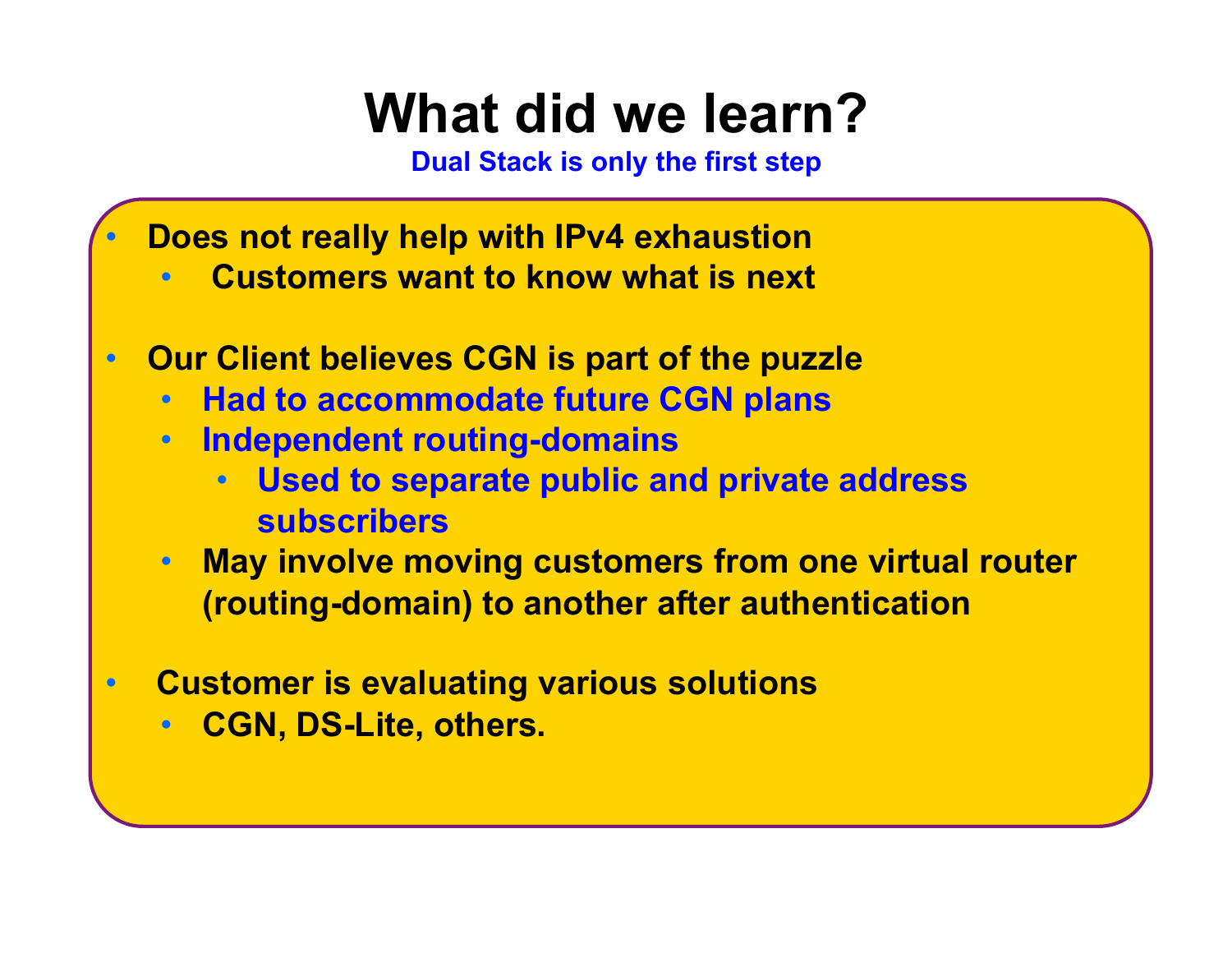**Service definition is key**

### • **First**

- **Generate an inventory of current IPv4 services**
- **This is more time consuming that is sounds**
- **Often no central list of current IPv4 services exists**

### • **Second,**

• **Decide what should (or is worth) move to IPv6** 

### • **Finally a technical question**

- • **Does the model need a new architecture for IPv6?** 
	- **Example: BRAS model of fixed IP address customers** 
		- **Being able to log in from any BRAS device**
		- **Leaking all IPv6 access routes may not be an option!**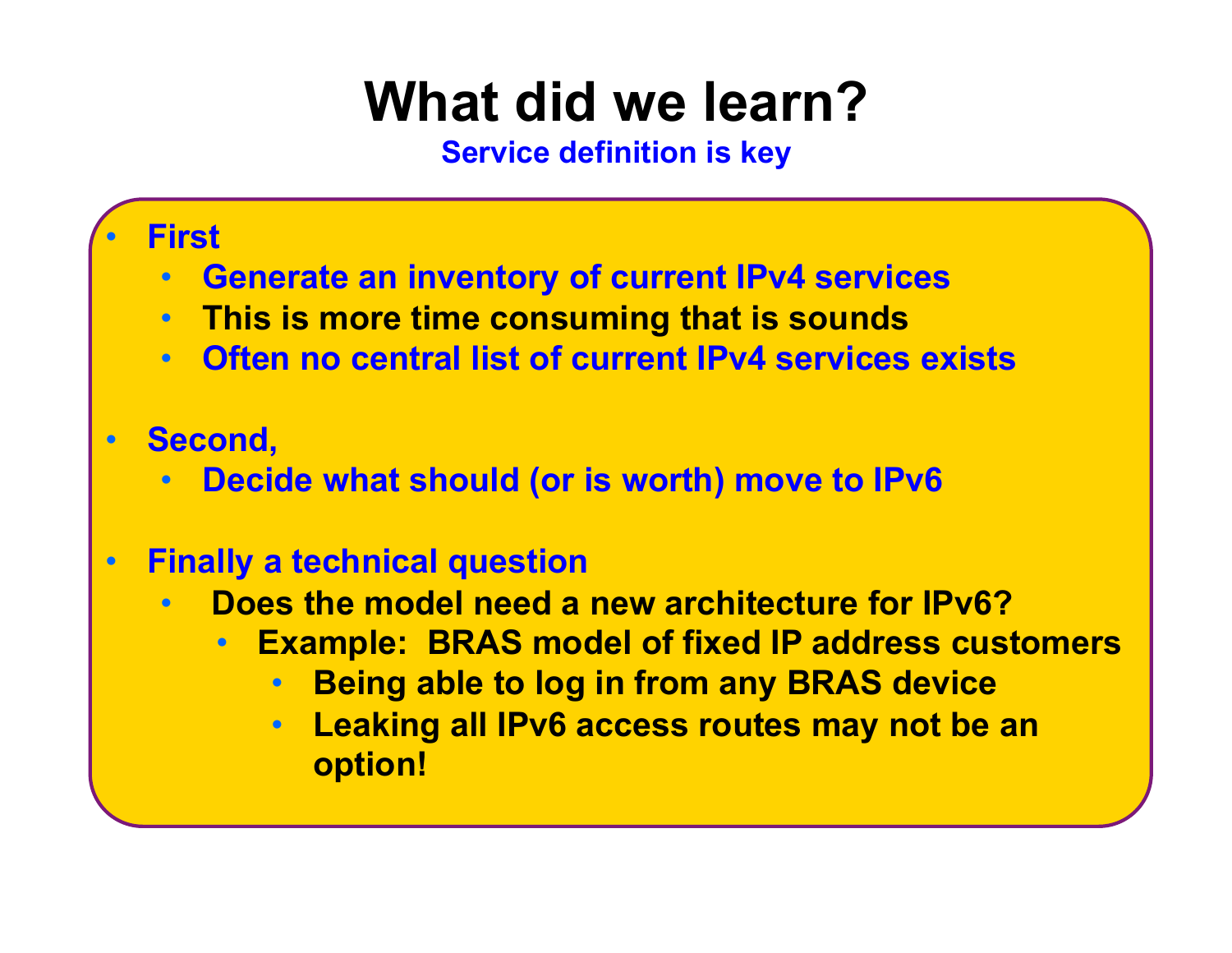**The Devil is in the Implementation**

## • **Scaling, Scaling, Scaling**

- **The single most important issue**
- **Simple: Know your device** 
	- **Don't' assume a linear scaling behavior** 
		- **Number of routes in the Control Plane**
		- **Number of routes in the Data Plane**
		- **Number of Dual-Stack interfaces**
		- **Number of DHCPv6 leases**
		- **On and on…**
- **Don't assume features work equally for IPv4 and IPv6** 
	- **Test carefully: Trust but verify!**
	- **Our experience:** 
		- **Data plane is where most culprits are!**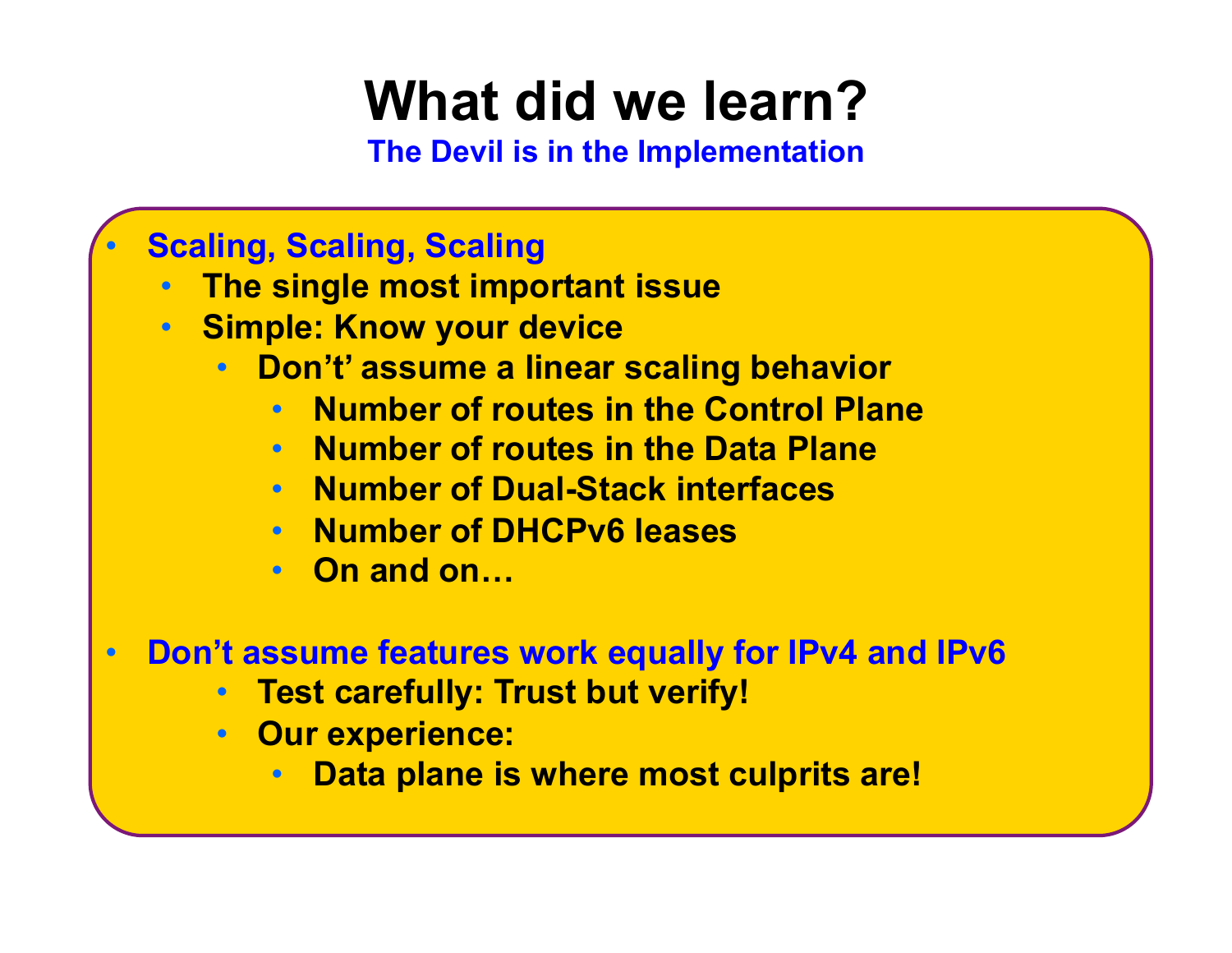**IPv6 deployment touches everything**

• **Migration to IPv6 requires organizational commitment** 

• **More than just a technical issue** 

### • **It crosses lines of various organizations**

- **Provisioning systems**
- **Billing Systems**
- **Marketing**
- **Peering Agreements**
- **On and on …**
- **What made our project successful** 
	- • **"Sense of urgency in all levels of the organization"**